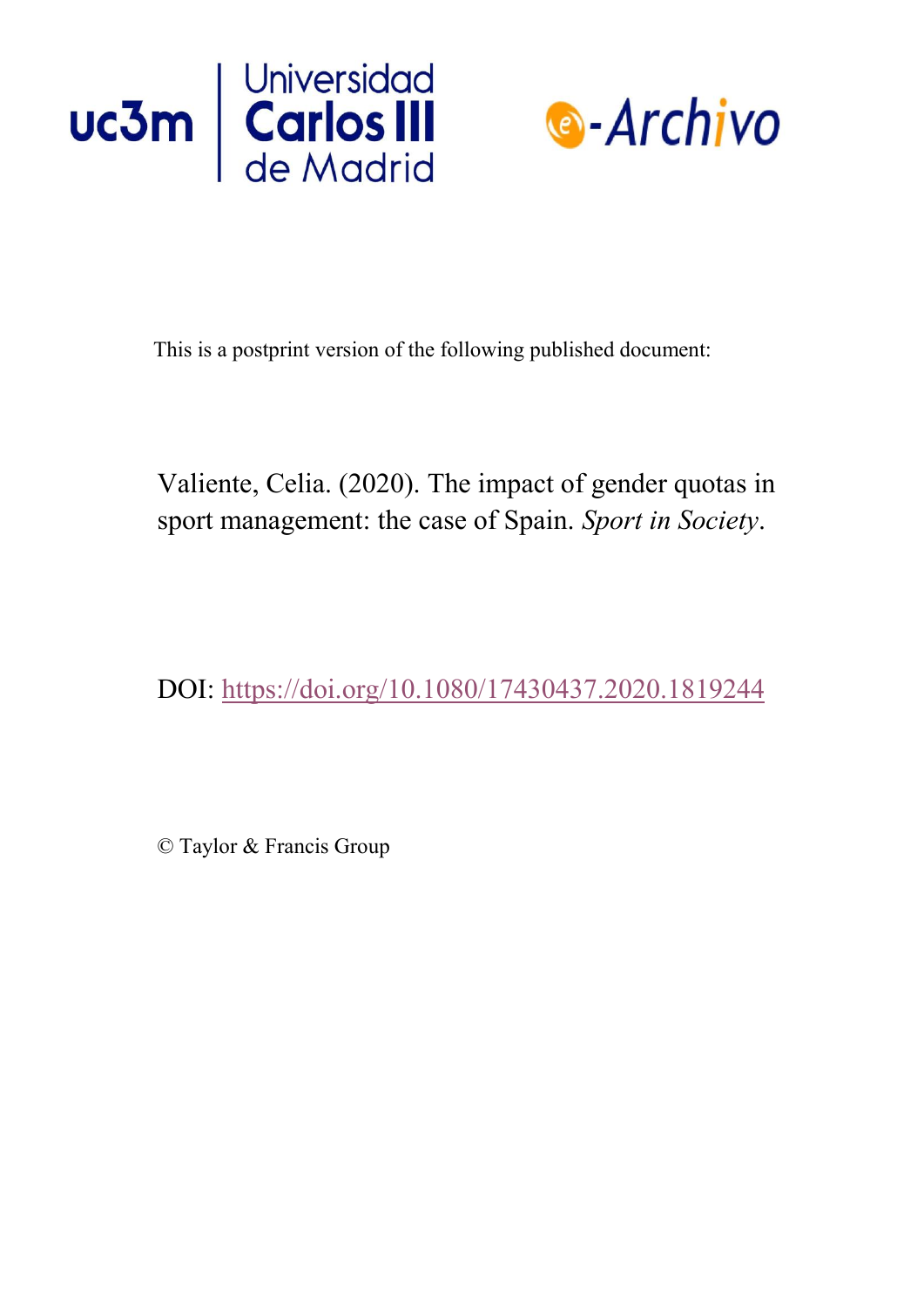## The Impact of Gender Quotas on Sport Management: The Case of Spain

Celia Valiente, Department of Social Sciences, Universidad Carlos III de Madrid, Getafe (Madrid), Spain, celia.valiente@uc3m.es

# Abstract

This article investigates the impact of gender quotas on sport management by analyzing the gender quota established in 2014 in Spain on boards of national sport federations (of at least three women or 33% of board members). Drawing on published and on-line documents and eighty-six interviews of female and male federation board members, I find that the Spanish gender quota increased the proportion of women board members (but not the proportion of women federation presidents). Economic sanctions for non-compliance made the quota effective. The quota had the effect within federations of making gender inequality more visible. Thus, this research concludes that gender quotas have substantial consequences for sport management other than the numerical increment of women managers.

Keywords: quotas, Spain, sport, gender, management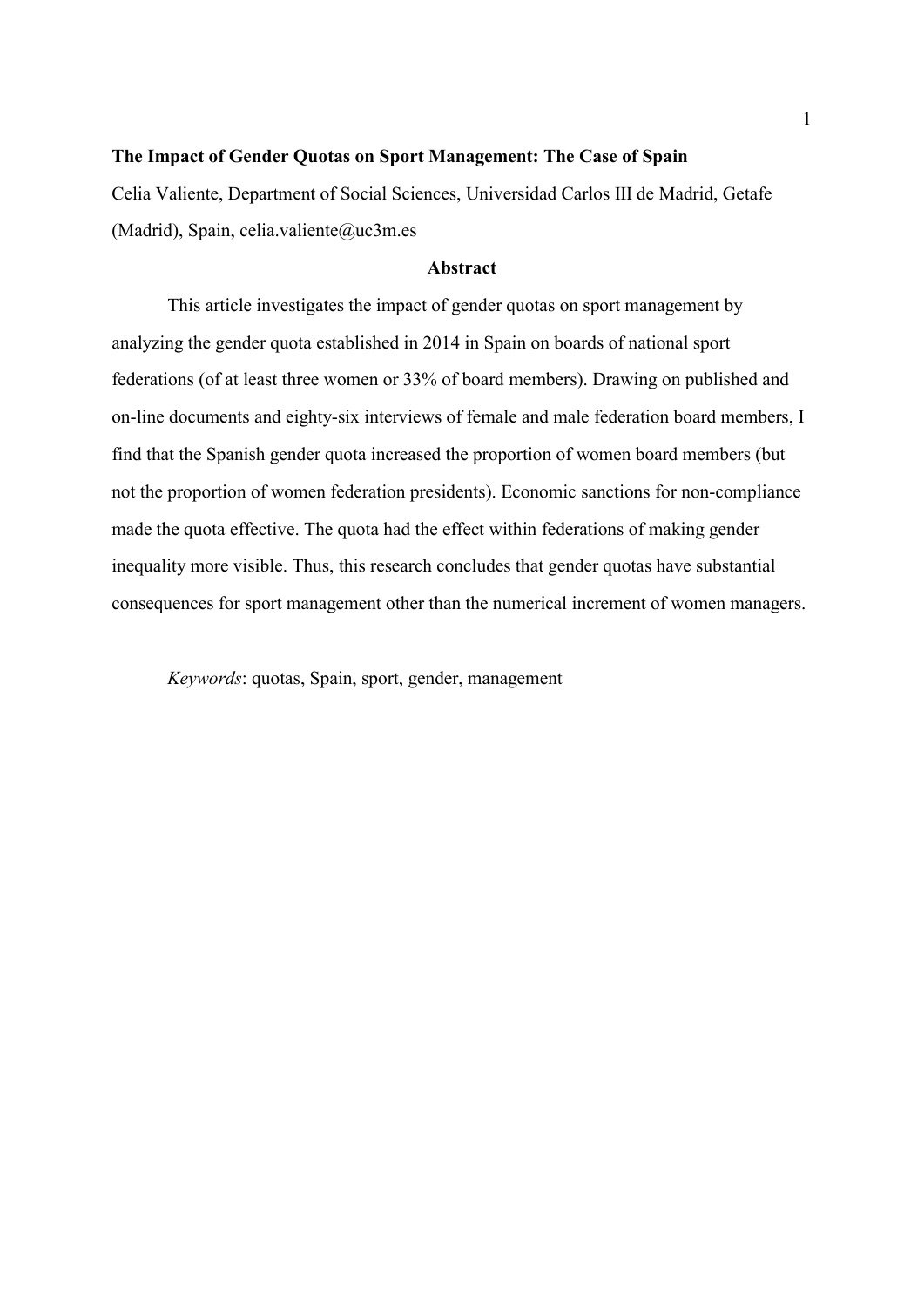#### Introduction

Women are severely under-represented in decision making positions in sport. According to data from the Sydney Scoreboard,[1] on global average women account for 20% of board directors, 16% of chief executives and 11% of board chairs (also named 'board members', 'board presidents' and 'general secretaries' respectively in some countries such as Spain) (Adriaanse 2015, 149). The weak presence of women in the high ranks of sport management stands in stark contrast to the increasing presence of girls and women among sport practitioners and elite athletes in the last decades (Burton and Leberman 2017, 1-2; Evans and Pfister 2020).

To overcome the weak presence of women in the management of organized sport, (very few) countries have adopted gender quotas in sport decision-making (from now on, 'gender quotas' or simply 'quotas'). A gender quota is a mandatory requirement that a proportion (or a given number) of highly-ranked decision making positions in sport organizations be occupied by women (or either gender). Gender quotas should be distinguished from gender targets, which are of a voluntary nature (Adriaanse 2017, 87-88). As a pioneering country, Norway adopted quotas in sport management already in 1987 (Sisjord, Fasting, and Sand 2017, 509). In Costa Rica in 2011, full parity was required in sport governing bodies (Piscopo 2015, 43). In 2014, France mandated parity for leadership positions in sport federations (Caprais, Sabatier, and Rubi 2020; Lépinard 2016, 231). Also in 2014, Spain established a quota for boards of National Sport Federations (NSFs) of at least three women or 33% of board members. In other countries, for example, Australia, some sport organizations have instituted gender quotas (Adriaanse 2017; Adriaanse and Schofield 2014).

The objective of this article consists of analyzing the effects of the gender quota established in Spain in 2014. This is the first in-depth scholarly research study on quotas in sport management in Spain. The case of Spain is relevant because it is one of the very few countries with gender quotas for sport management. Existing scholarship on quotas in sport management (based on the case of Norway) suggests that quotas have the impact of

2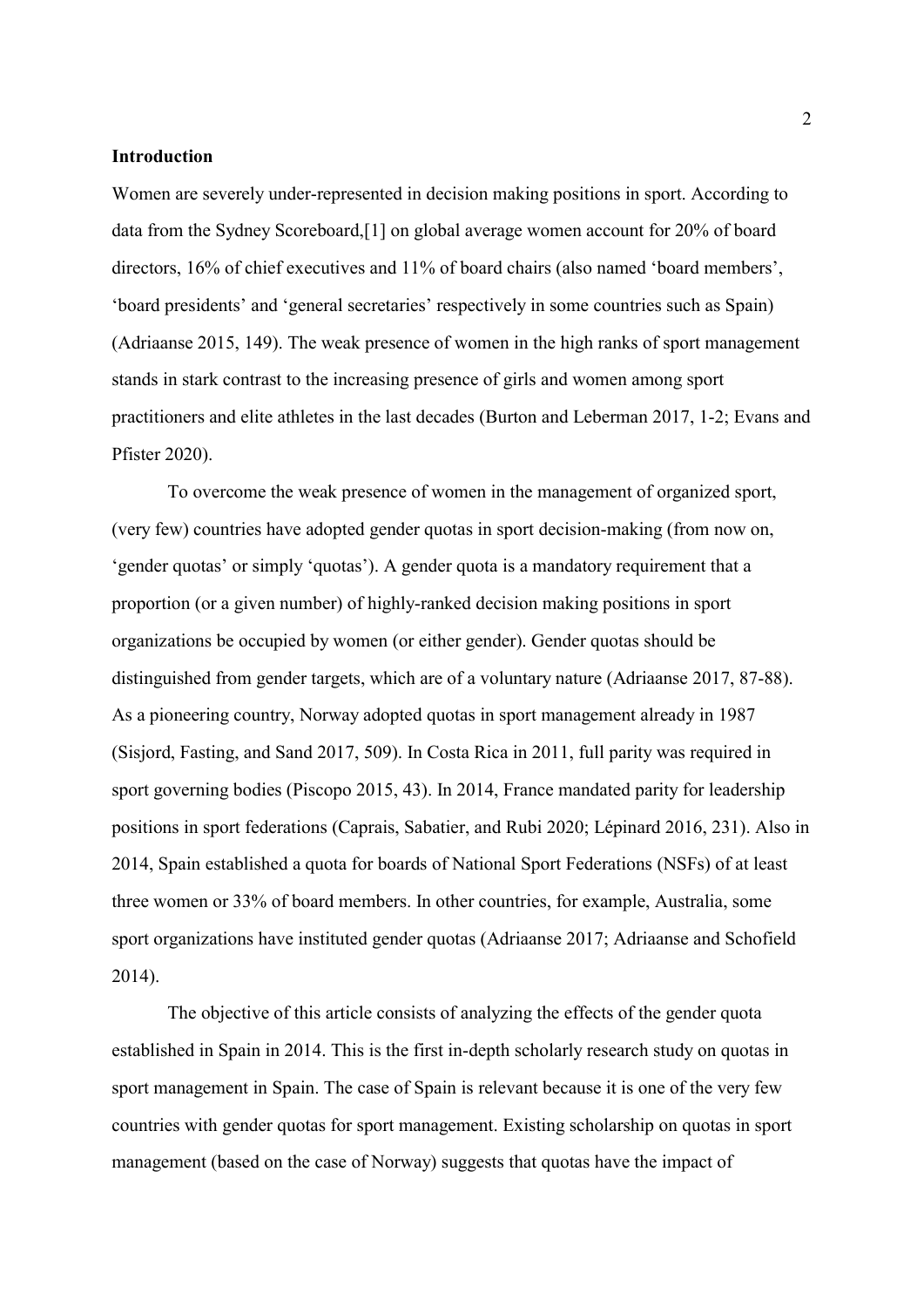increasing women's presence among sport managers (but not among those who occupy the highest positions of sport organizations). These expectations are corroborated by this research. On the other hand, previous studies seem to indicate that for quotas to be implemented, sanctions for non-compliance should exist. This point is confirmed by this study, which also confirms that economic sanctions are effective. Furthermore, this article documents another potential effect of quotas not firmly established in academic studies: that in sport organizations, quotas make gender inequality more visible.

This article is organized as follows. First, I review the literature on the effects of quotas in sport management and raise four research questions. Second, I justify the selection of the empirical case. Third, I describe the data and methods. Four, I present the research results. Lastly, I discuss these results and draw conclusions and future lines of inquiry.

# Literature Review and Research Questions

What do we know about the effects of quotas on sport management? Research from Norway is predominant in the literature, since it was at the vanguard in the institution of gender quotas.[2] The umbrella organization named Norwegian Olympic and Paralympic Committee and Confederation of Sports had a gender quota for decision making positions since 1987. This quota was strengthened in 1990 and incorporated into the sport laws (Fasting and Sisjord 2019, 136; Hovden 2000, 18-19; Sisjord, Fasting, and Sand 2017; Skirstad 2009, 209). This quota mandates that both genders have to be present in all appointed and elected decisionmaking bodies. The composition of these bodies has to be guided by the gender composition of membership in sport organizations. When these bodies have more than three members, at least two should be women (Hovden 2012, 289; Sisjord, Fasting, and Sand 2017, 509). Gender quotas have existed in Norway for three decades. This time span makes Norway a unique case by permitting researchers to study the implementation of quotas in the short- and medium-term. This longitudinal type of research is not yet possible in the remaining countries with gender quotas in sport management due to the recent adoption of quotas.

In Norway, a clear impact of gender quotas has been an increase in women's presence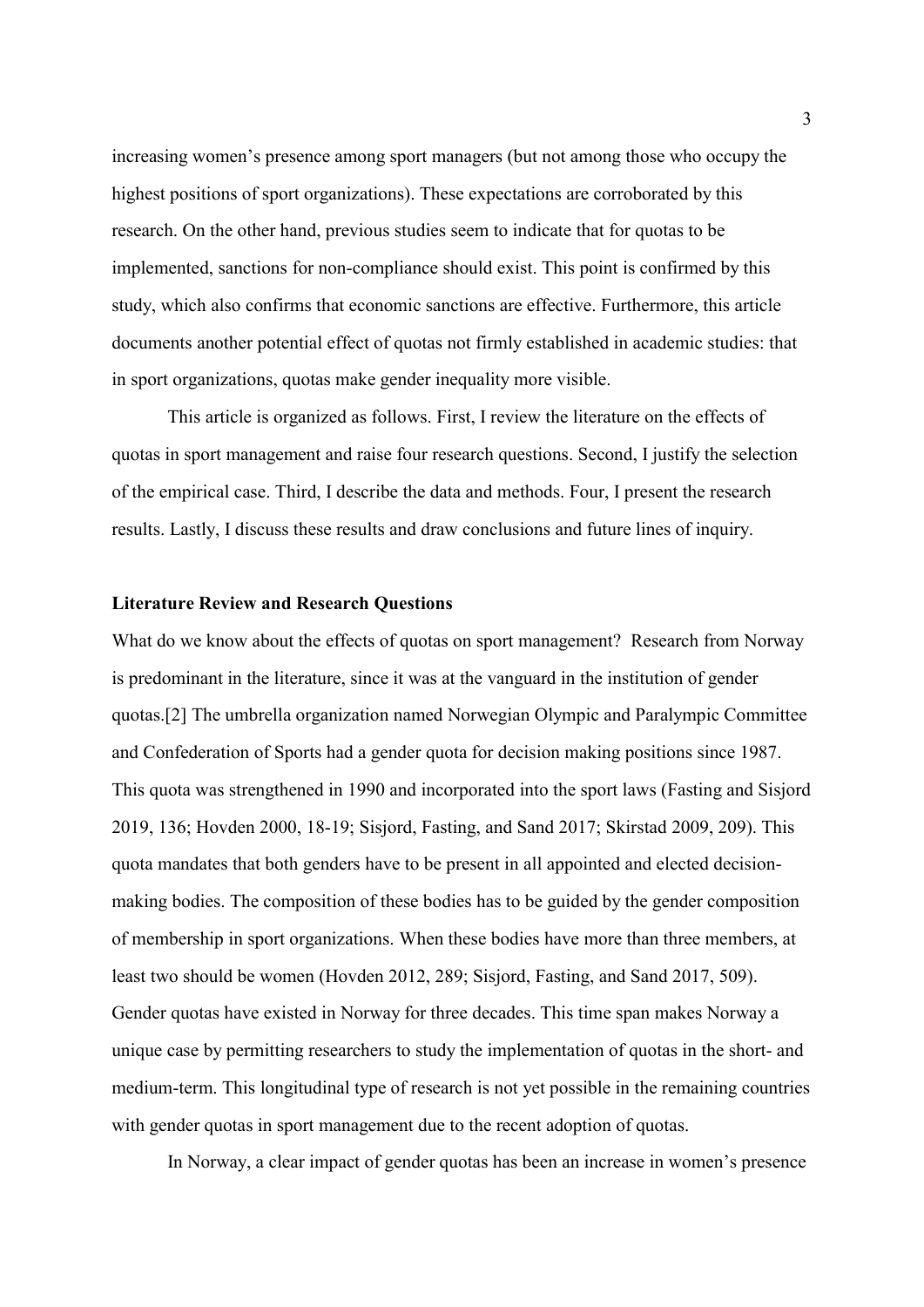on boards and committees of sport organizations. Women's presence on boards of federations increased from 22% in 1990 to 37% in 2008 (Sisjord, Fasting, and Sand 2017, 515). The increment has varied across sport organizations, since it has been more intense in national sport federations and regional confederations than in local sport clubs (Hovden 2000, 19; 2010, 191; 2012; Sisjord, Fasting, and Sand 2017, 506, 514).

Globally speaking, women's quotas in politics have been adopted in more countries (and earlier) than women's quotas in the economic and social domains (Adriaanse 2017). Thus, the conclusions of research on quotas in politics (and to a lesser extent also in corporate boards) can illuminate studies in sport management.

In countries across the world, research on quotas for legislatures and corporate boards also documents numerous cases in which the proportion of women elected parliamentarians or appointed to company boards rose after quota adoption. Furthermore, this rise due to quotas was more pronounced than the (mild) increase that had taken place before the establishment of quotas (Hughes et al. 2019, 233-34; Hughes, Paxton, and Krook 2017, 340- 42). The concept of 'descriptive representation' coined by Pitkin (1967) refers to the extent to which the personal characteristics of the represented group and the representatives coincide. If the presence of women among decision makers increases, so does women's descriptive representation. Nonetheless, in countries across the world in some other cases, quotas did not produce a marked increment in women's presence in legislatures and corporate boards (Hughes, Paxton, and Krook 2017, 340). Given these mixed results, it is still necessary to investigate the numerical impact of gender quotas. From these research findings, one can infer the following research question:

## RQ1. Do gender quotas increase women's presence in sport management?

Not all highly-ranked decision making positions in organized sport are equally important. Regarding the most influential positions, for instance, chairs or presidents of executive committees, studies on sport in Norway show that quotas have not had a significant effect. This is understandable, since gender quotas are usually applied to the composition of decision-making bodies as a whole, but not targeted particularly at the highest posts (Fasting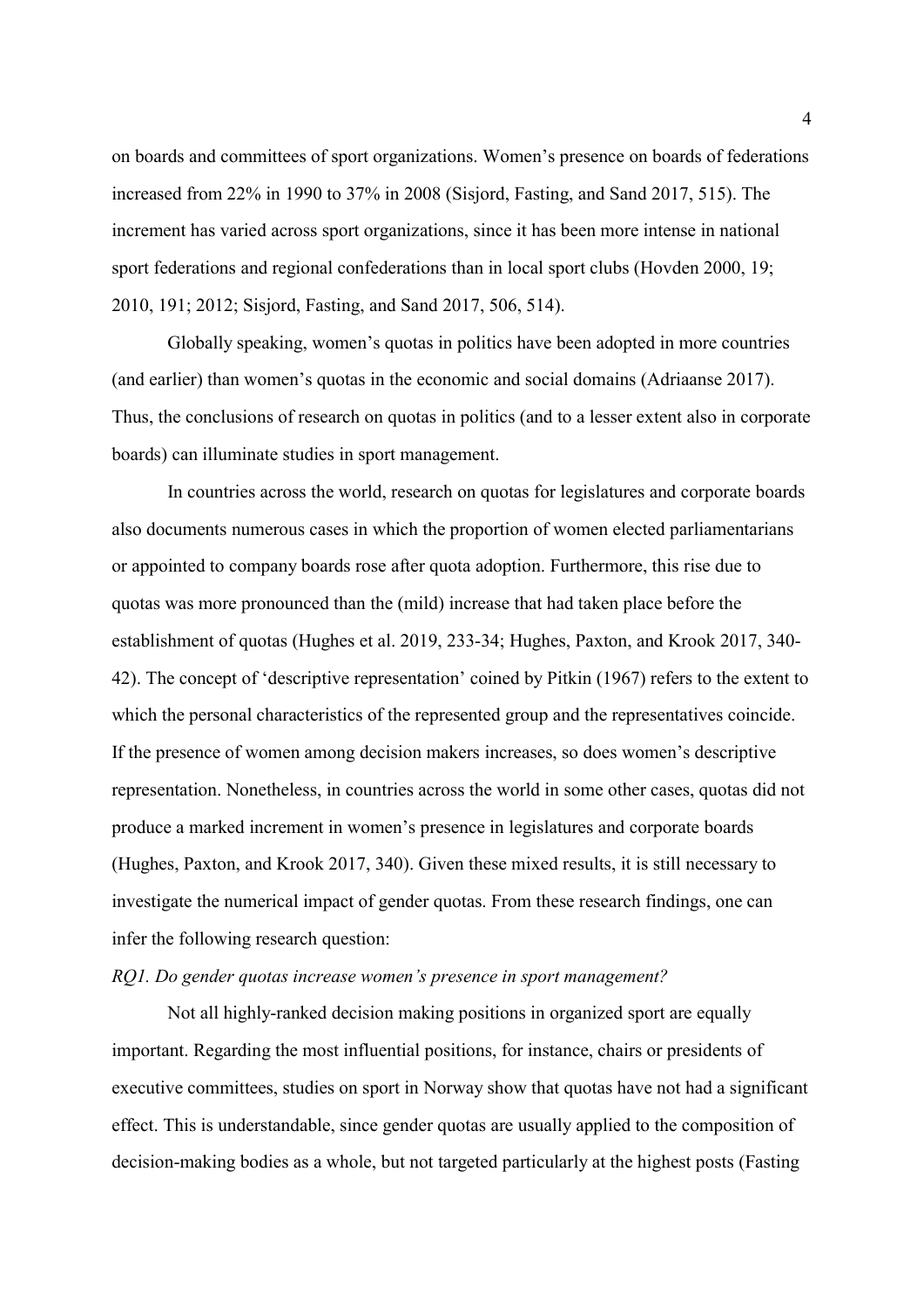and Sisjord 2019, 137; Hovden 2015, 39). Seen from another perspective, a glass ceiling seems to exist in sport organizations. It is true that few women reached the summit of sport leadership (Fasting and Sisjord 2019, 134; Hovden 2000, 19; 2010, 191). But, as Hovden (2015, 39) stated, 'women still appear as spectacular exceptions in the most influential organizational power positions.' Similar findings were reached for two of the three national sport organizations in Australia with gender quotas analyzed by Adriaanse and Schofield (2014, 491-92–also Adriaanse 2017, 92-93). In contrast, in countries across the world in some cases, quotas for legislatures and corporate boards have had an 'acceleration effect' on women's future access to top posts (Hughes, Paxton, and Krook 2017, 342). Given these contradictory findings, it is important to study the effects (if any) of quotas on the highest posts in sport management. From insights of research on quotas in decision-making, one can elaborate the following research question:

# RQ2. Do gender quotas increase women's presence in the highest positions of sport management?

Gender quotas in sport management are very controversial devices (Adriaanse 2017, 88). This is one of the reasons that explain why very few countries have adopted them (Hovden, Elling, and Knoppers 2019, 202). Once adopted, gender quotas have to be implemented. As Hovden (2015, 39) claimed, 'quotas are threatening the power and privileges of hegemonic organizational groups, and the implementation phase is thus most often shaped by strong resistance.' Given the controversies around (and resistance against) quotas, weak implementation is likely.

Are sanctions necessary to avoid weak implementation? Studies on gender quotas in sport management, corporate boards and legislatures appear to answer this question in the affirmative (Adriaanse 2017; Hughes et al. 2019; Hughes, Paxton, and Krook 2017; Sisjord, Fasting, and Sand 2017). However, as shown next, some reservations can be made to this consensus in the literature, as in some cases of quotas in sport management, sanctions existed but were finally not applied. Moreover, in some cases of quotas in politics, sanctions existed and were applied but women's presence in decision-making did not increase.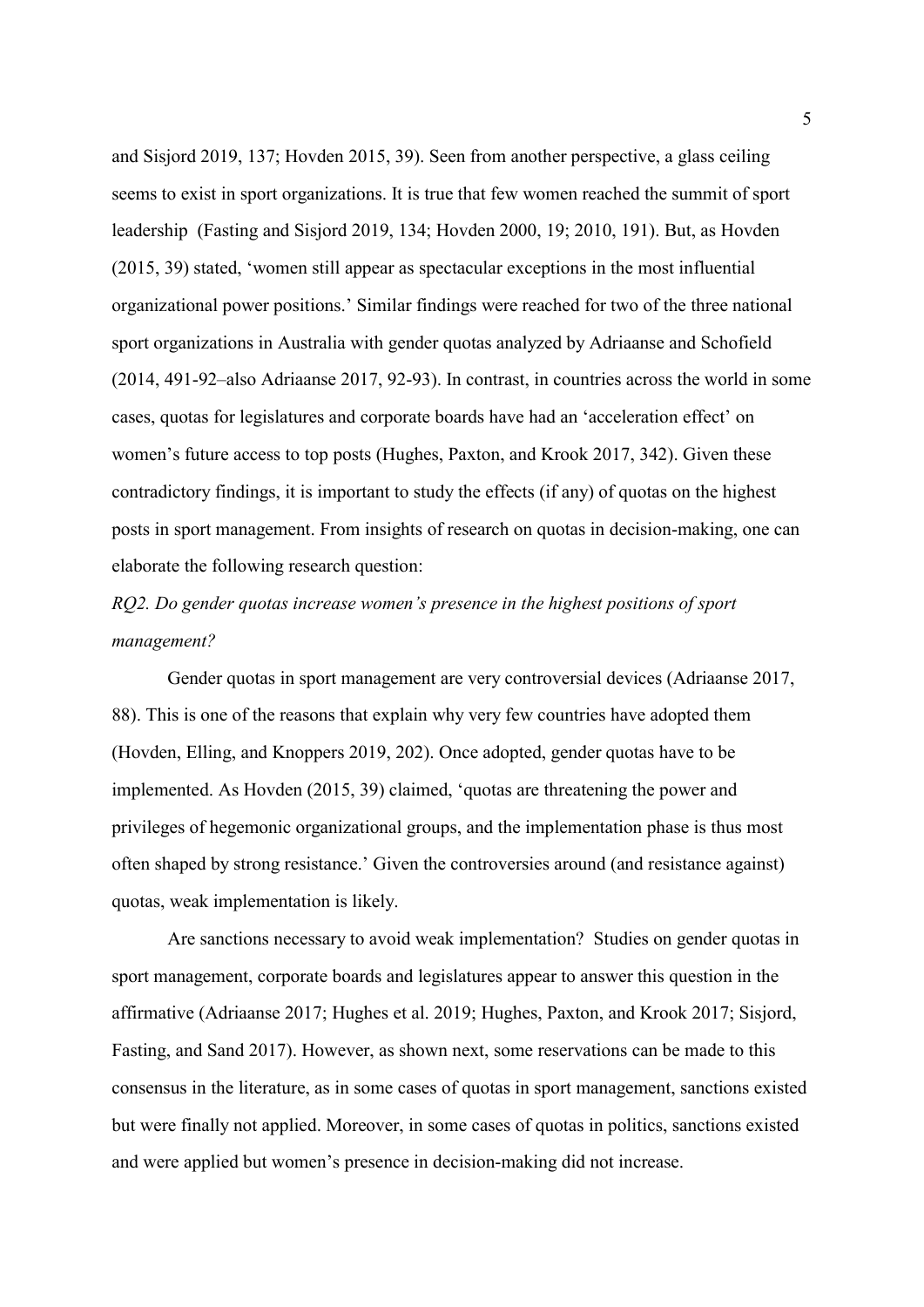With respect to organized sport in Norway, generally speaking and with exceptions, quotas increased women's presence among sport managers of NSFs and regional sport confederations to the threshold mandated by the quota, but this was less often the case of local sport clubs. Exceptions of compliance (although only in special circumstances) were foreseen already at the outset of the quota policy (Hovden 2000, 29). In 2007, exemptions to the gender quota in sport were clarified. The decision on an exception is based on efforts made to fulfill the quota, former applications for exemption, and gender distribution in membership of the sport organization. The competent authority can reject an application for exception and call a new election to board members (Hovden 2015, 40; Sisjord, Fasting, and Sand 2017, 509). However, sanctions were often not imposed when local sport clubs did not comply with the quota regulation. Subsequently, gender quotas did have the effect of increasing women's presence in sport leadership, but this increment did not reach the level established by the quota regulation, as some local sport clubs fulfilled the quota requirement but others did not (Hovden 2010, 191; Sisjord, Fasting, and Sand 2017, 512-15).

As for the corporate world, in 2003, Norway introduced a 40% gender quota for boards of public limited-liability companies. Sanctions were established in 2005. If companies did not fulfil the quota by 1 January 2008, the sanction for non-compliance was forced dissolution. Research characterized this sanction as effective because women's presence in corporate boards reached the level established by the quota (Adriaanse 2017, 88- 89; Hughes, Paxton, and Krook 2017, 340-41; Sisjord, Fasting, and Sand 2017, 507).

Regarding quotas for legislatures across the world, an example of an effective sanction is the prohibition that the non-compliant political party participates in elections (Hughes et al. 2019, 223; Hughes, Paxton, and Krook 2017, 340-41). However, other sanctions to non-compliant political parties proved ineffective, for example, the payment of a fine or the reduction of public campaign funds. These less effective sanctions tend to be of 'monetary nature' (Hughes et al. 2019, 223).

In brief, reviewing research on sanctions for non-compliance with gender quotas in sport, corporate boards and legislatures, one cannot but agree with Hovden (2015, 40), who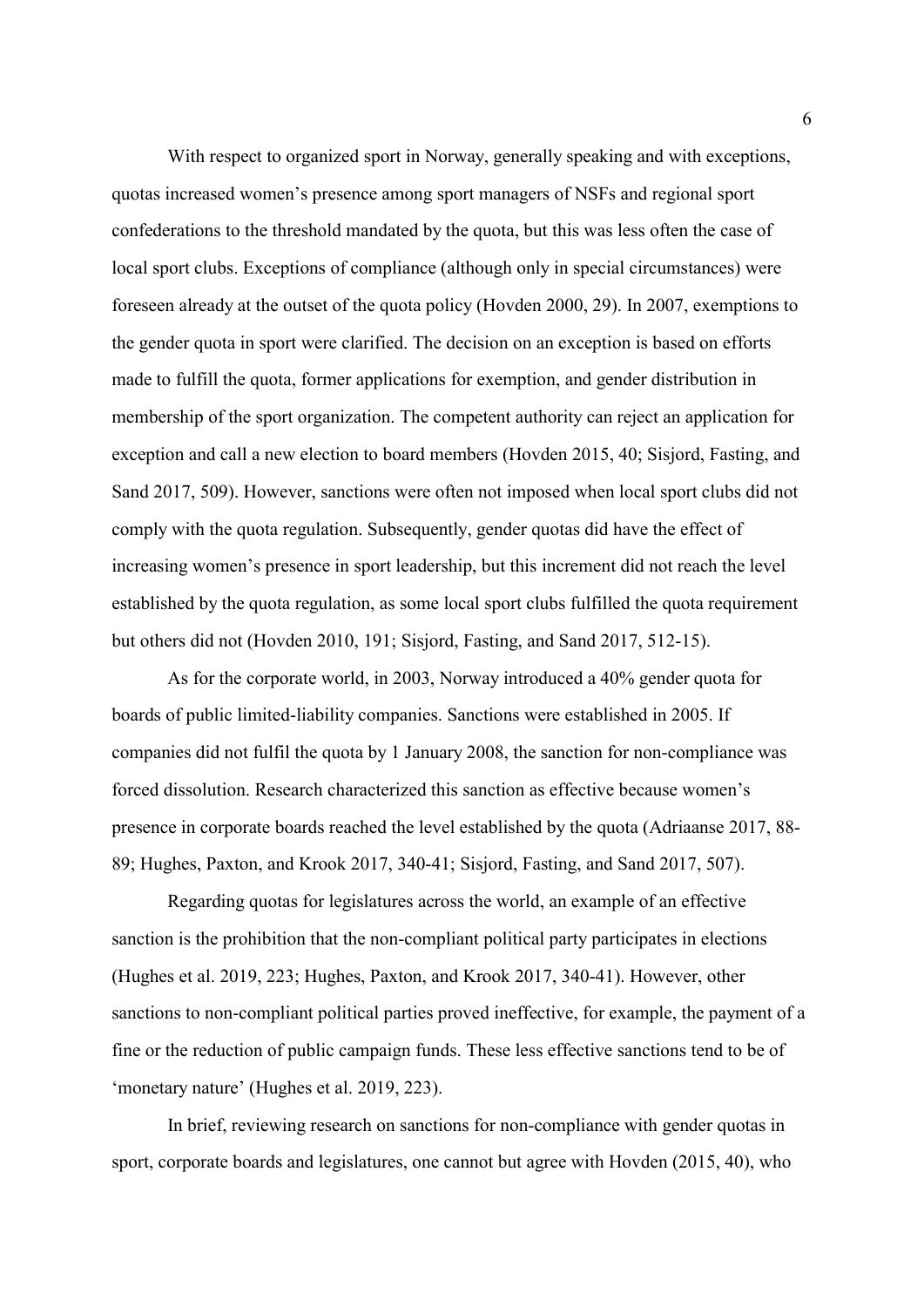affirmed that 'more comparative studies are, however, needed to gain more knowledge about the efficacy of different types of sanctions.' From these research results, one can infer the following research question:

#### RQ3. Which sanctions for non-compliance make gender quotas effective?

As stated above, perhaps the main effect of gender quotas is the considerably higher number of women occupying decision making positions in sports, that is, the increase of women's descriptive representation. The concept of 'substantive representation', also coined by Pitkin (1967) names a situation in which the concerns and interests of the represented group are advanced. The literature on the effects of quotas in sport management also suggests, tentatively, effects on women's substantive representation. These effects take place because women in sport management think and act differently in some regards than men in similar posts (Hovden 2013). Hovden (2006; 2013) studied women occupying leadership positions in Norwegian sport organizations from the 1970s onwards, that is, before and after the establishment of gender quotas. In general and with important exceptions, in comparison with their male counterparts, these women were more prone to see gender inequality as an important problem in their sport organizations or in sport in general. On the other hand, part (but only a part) of research on quotas in politics also shows that female officers are more attentive to gender inequality and women's concerns than male officers , although the general sense given by these studies is that such differences are very small (Hughes, Paxton, and Krook 2017, 343). Nonetheless, it should be mentioned that some men are also aware of gender inequality and supportive of gender equality while some women are not, as shown in studies on sport governance in Australia and Norway (Adriaanse 2013; Adriaanse and Schofield 2014; Hovden 2015, 40-41). From these insights, one may infer the following research question:

RQ4. Do gender quotas make gender inequality issues more visible?

#### Selection of Empirical Case

Spain is one of the very few countries in the world with gender quotas in sport management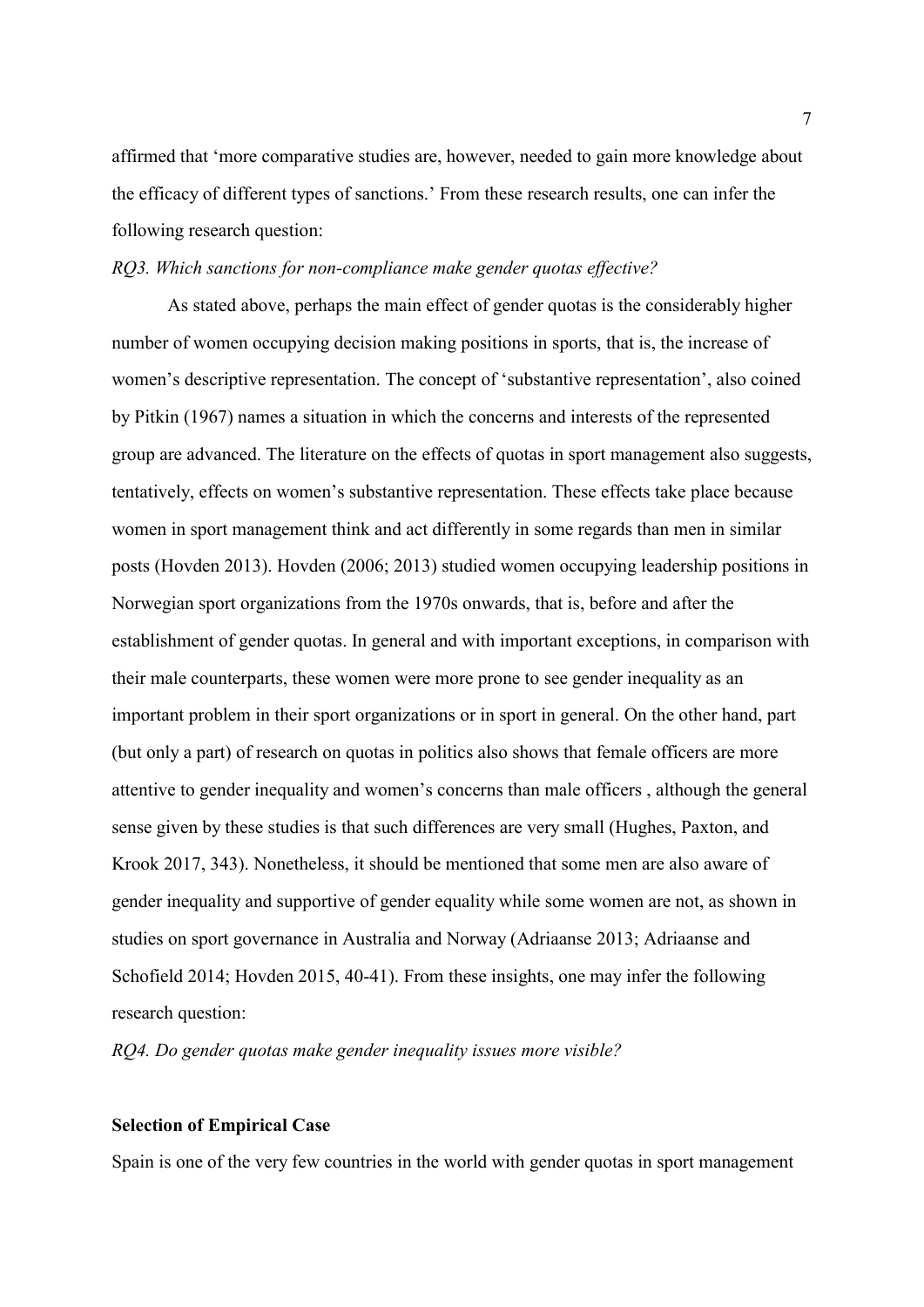and the Spanish central state is the case selected for analysis in this article. In Spain at the central state level, sport is organized in 65 NSFs, which are private non-profit organizations. The central state delegates to NSFs the performance of various functions, including the organization of national competitions and the participation of Spain in international sport contests. Because some tasks undertaken by NSFs are delegated from the state, the state intervenes in NSFs, for instance, dictating their internal structure. NSFs are very diverse. In terms of number of federation licences, Spanish federations range between 473 and 1.095,604 (motorboat and football respectively). As for the proportion of female holders of federation licences, NSFs range between 1% and 90% (hunting and gymnastics respectively). The average of female federation holders for all NSFs is 23% (Ministerio de Cultura y Deporte 2020, 114-15–2019 data).[3]

In Spain, the gender quota for sport management is inserted into state funding policy for sports. The highest institution of the central state responsible for sport is the National Sports Council (Consejo Superior de Deportes), part of the Ministry of Culture and Sport. Each year since 2014, the National Sports Council issues a public call for NSFs to apply for state subsidies with the exclusive aim of financing the so-called 'women and sport' activities. Applicant NSFs have to have at least three women (or 33% of female members) in one of their governing bodies, the so-called junta directiva (from now on, 'board'). The board is the NSF president's team and board members are appointed (and dismissed) by the president. By law, board members (but not the president) are non-paid volunteers. Since 2015, this requirement of at least three women (or 33% of female members) on the board has to be fulfilled by NSFs applying for state subsidies financing many sport activities other than women and sport activities (Valiente 2019). In 2018, all NSFs but one (hunting) received state funding and subsequently were mandated to comply with the gender quota (Consejo Superior de Deportes 2006-2019). The quota does not apply to the remaining NSF governing bodies.

## Data and Methods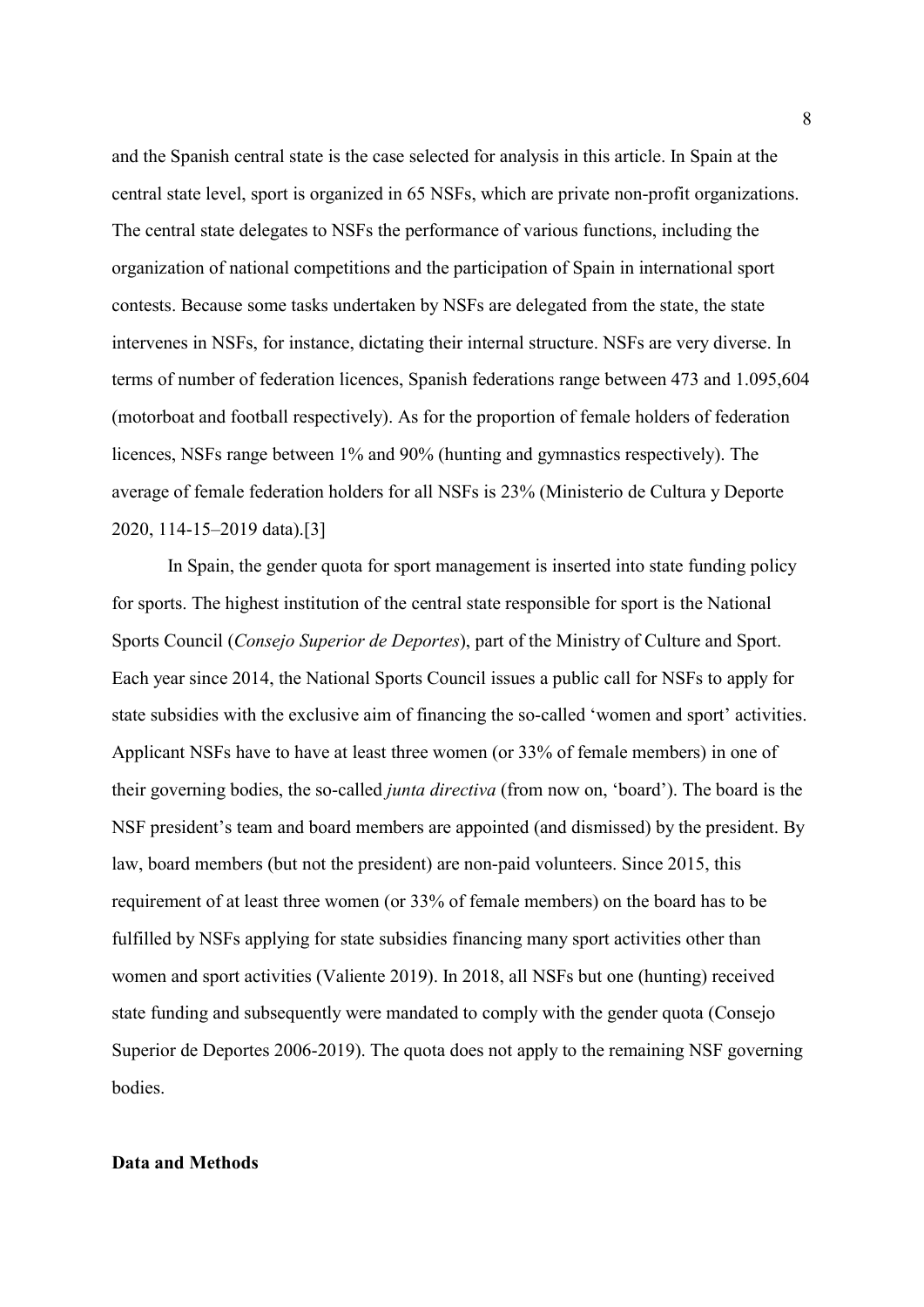This article on the impact of gender quotas is part of a larger research project on sport management in Spain. The main data for this article and the larger project are composed of the extant literature, legislation and statistics on organizational structure and finances of NSFs published yearly by the National Sports Council in its annual reports. In addition, in December 2017, I consulted the web pages of all NSFs to collect supplementary information and statistics on women and men occupying decision-making positions. It should be stressed that the quota applies to NSF boards, and subsequently the units of analysis here are NSF boards regarless of how different or similar NSFs are.

Additionally, I interviewed eighty-six NSF board members. They constitute a purposive sample (Weiss 1994, 24-26). Let me describe at length the procedure to construct the sample of interviewees, the interview schedule, other characteristics of the interviews, and the method of analysis. With regard to the procedure used to construct the sample, in January and February 2018, I sent a letter to presidents of the 65 NSFs informing them that I was undertaking research on sport management in Spain. I asked them permission to conduct face-to-face interviews separately with a man and a woman from their boards in the city of Madrid and its surroundings. This location was chosen because 51 of the 65 NSFs have their headquarters in Madrid. This city also hosts the headquarters of both the National Sports Council and the Spanish Olympic Committee. These two institutions regularly call meetings and activities where NSF managers participate. I also sent NSF presidents the outline of the interview. To facilitate interviews, I offered NSF presidents and the potential interviewees flexibility on my part for them to choose the working day, exact time and specific setting of the interviews that suited them best. It was up to the presidents to decide which men and women (including themselves) I would interview. I guaranteed anonymity of interviews.

Between January and June 2018, I personally conducted eighty-six interviews corresponding to forty-three NSFs, that is, two thirds (66%) of NSFs. I always interviewed separately a female and a male board member in each NSF covered by this study. I tried very hard to ensure that all NSFs participated in my study. Two NSFs declined to do so. Nearly a third of NSFs (32% or 21 out of 65) neither declined to be part of my study nor set up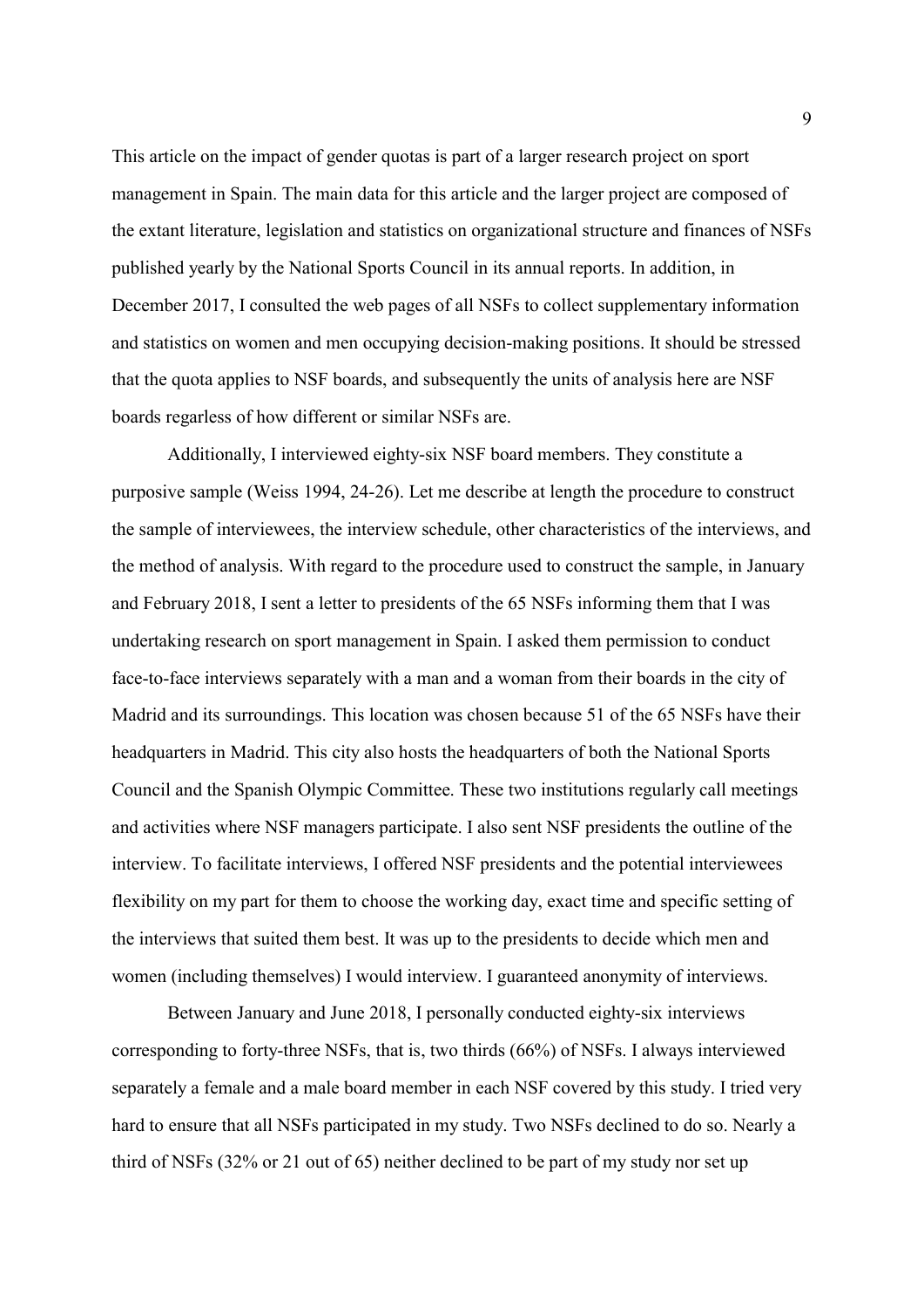interviews. I decided that these NSFs would not permit me to study them only after intensive efforts by me to arrange the interviews. These efforts included at least four emails and four telephone calls on different days, which means at least eight requests of interviews per NSF (but very often many more requests). Thus, I affirm with confidence that my study covers all NSFs that were willing to take part in a study such as mine about sport management.

In relation to the interview outline, in addition to the request of biographical information, I asked board members to identify main challenges of sport management in their NSFs, describe their initiatives as board members, and raise any other issue on sport management they wanted to discuss with me. The analysis presented here refers only to the first question, with which I investigated research question 4. The exact wording of this first question was: 'In your view, what are the main challenges of sport management in your NSF?'[4] To avoid socially-desirable answers, I did not ask explicitly about gender inequality as a main problem for sport management.

The overwhelming majority of interviews (79 out of 86) were face-to-face. A minority of interviews (7 out of 86) were telephone interviews because interviewees lived in cities far away from Madrid, they could not travel to Madrid and I did not have enough time and resources to travel to their cities. Interviews lasted between 11 and 60 minutes. The average length was 31 minutes (28 minutes for women and 33 minutes for men). Interviews were conducted in Spanish, which is my mother tongue. Interviews were digitally recorded and I took notes while interviewing.

Face-to-face interviews were the preferred option to gather data for this article. Of course, generally speaking but with exceptions, both telephone and face-to-face interviews could be informative and productive (Weiss 1994, 59). Nevertheless, the object of this study constitutes an exception to the general rule about the similar (not identical) efficacy of telephone and face-to-face interviews. My decades-long previous experience with face-toface interviews and my identity often permitted me to create a climate of trust between my interviewees for this article and me. This climate was indispensable for my interviewees to talk about main challenges of their NSFs. Thorny issues could be discussed (and were indeed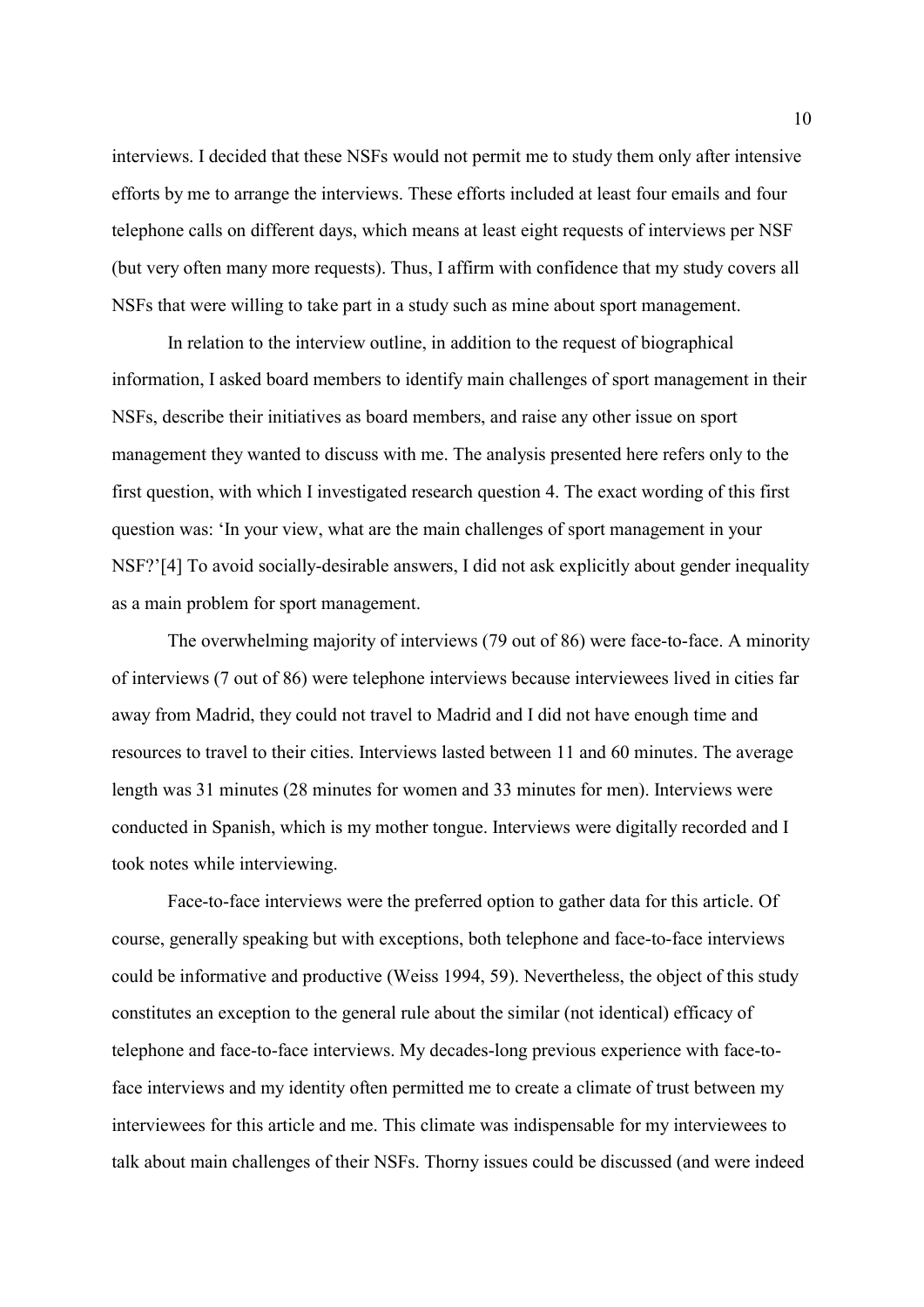discussed) including doping, serious mismanagement of NSF finances, and corruption of electoral processes within NSFs. Such a climate would not have been created had I interviewed board members by telephone.

With respect to the method of analysis, I transcribed verbatim the parts of the interviews that refer to gender inequality. I summarized the rest of the interviews with the help of my notes and my memory when listening the complete recording of the interviews.[5] Once the interviews were completed, a careful reading of these transcripts and summaries permitted me to deduct the categories of analysis, that is, the types of gender inequality issues identified by interviewees as main challenges within their NSFs. My interviewees referred to four concerns: (i) the weak presence of women among sport practitioners and elite athletes; (ii) the low proportion of women among sport professionals other than elite athletes such as coaches, referees or board members; (iii) the worse conditions of women's sport (in comparison with men's sport), for instance, women training and competing in disadvantaged circumstances; and (iv) the application for funding women and sport activities. The analysis of the interviews did not require the use of a qualitative research software program.

#### **Results**

As shown next, the 2014 Spanish gender quota in sport management has had an important impact: the increase in the proportion of women in management positions. Thus, research question 1 of this study (Do gender quotas increase women's presence in sport management?) is answered in the affirmative. However, the quota did not have any impact on the proportion of women among NSF presidents. Consequently, research question 2 (Do gender quotas increase women's presence in the highest positions of sport management?) is answered in the negative. Economic sanctions in case of non-compliance were associated with the quota. Subsequently, research question 3 (Which sanctions for non-compliance make quotas effective?) is answered in the Spanish case by mentioning economic sanctions. Lastly, the Spanish quota had the effect of rendering gender inequality more noticeable. Thereby, research question 4 (Do gender quotas make gender inequality more visible?) is answered in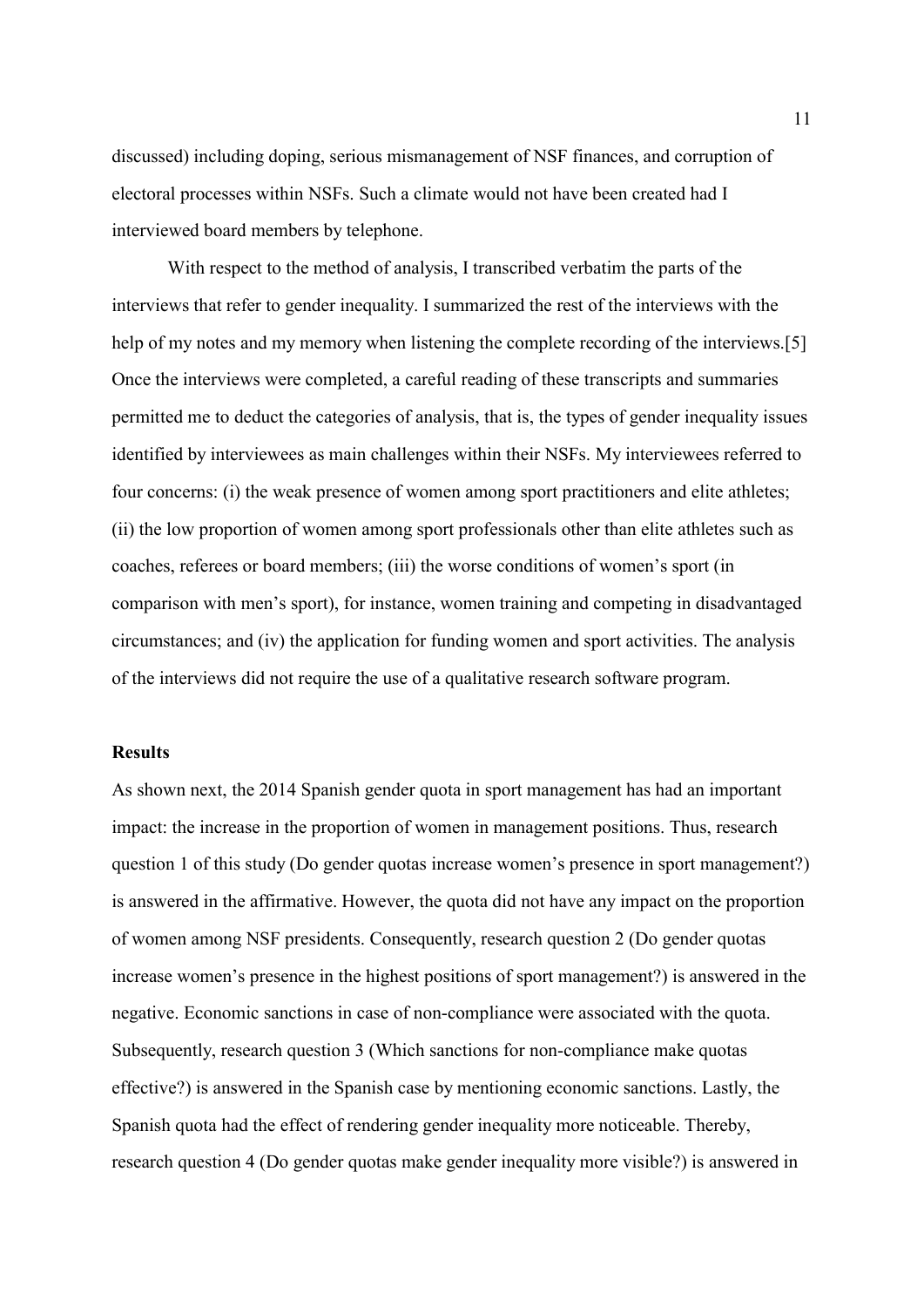the affirmative.

#### Increase of Women's Presence in Sport Management

Undoubtedly, the gender quota has fostered women's access to top decision making in sport management. In 2013, the year prior to the establishment of the quota, women accounted for only 12% of members of NSF boards. This proportion rose to 19% in 2014, to 21% in 2015, to 24% in 2016 (and 2017), and to 25% in 2018. Thanks to the gender quota, in Spain in 2018, on average, women's presence in NSF boards (25%) was slightly above women's presence among holders of federation licences (22%). Conversely, in 2013, the year prior to quota adoption, on average women's presence in NSF boards (12%) was clearly below women's proportion of holders of federation licences (21%) (author's calculation based on data contained in Consejo Superior de Deportes 2006-2019).

Granted, some progress had already taken place before the imposition of the quota in 2014 (Vega et al. 2019). But the progress before the quota took place at a considerably slower pace than after the quota. In the nine years prior to the quota, that is, between 2005 and 2013, the proportion of women in NSF boards rose slightly (only 3 percentage points): from 9% in 2005 to 12% in 2013. In contrast, in the three years after the quota was implemented, the parallel percentage rose sharply (12 percentage points): from 12% in 2013 to 24% in 2016 (author's calculation based on data contained in Consejo Superior de Deportes 2006-2019).

Additional evidence helps confirm the proposition that the 2014 gender quota (and not other causal factors) increased the proportion of women among board members (from 12% in 2013 to 24% in 2016). Let me use the cases of two other NSF governing organs without quotas, the assembly and the delegated commission, to illustrate this point.[6] In contrast with the boards, the presence of women among members of both NSF assemblies and delegated commissions did not increase suddenly after 2014. In 2013, women constituted 11% of members of NSF assemblies (and 13% in 2016). Women accounted for 11% of members of NSF delegated commissions in both 2013 and 2017. In fact, the progress of women in these two NSF governing bodies without quotas was very slow, since between 2005 and 2018 the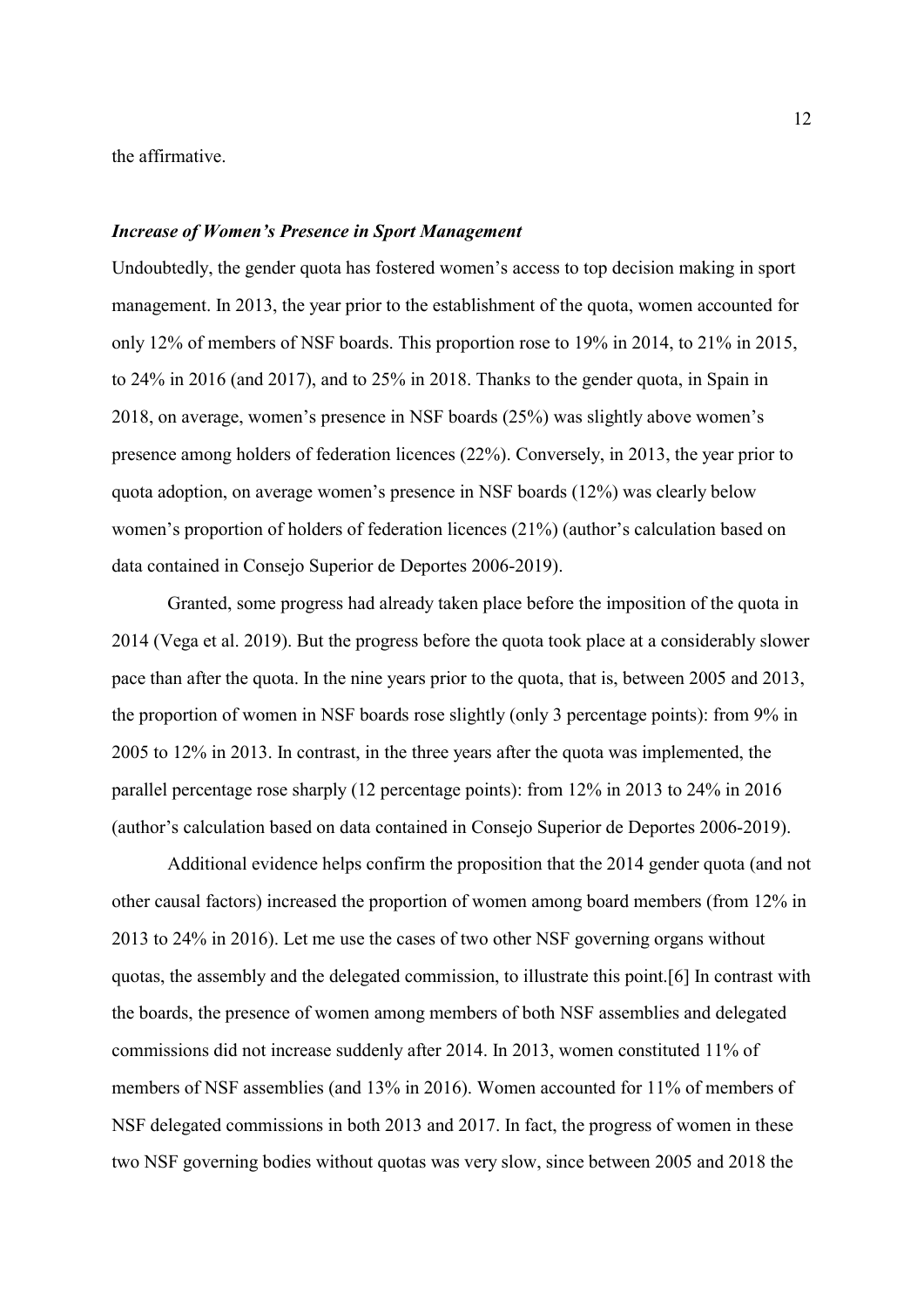proportion of women among assembly members rose only 4 percentage points: from 10% in 2005 to 14% in 2018 (the equivalent percentages for women members of NSF delegated commissions were 8% and 13% respectively) (author's calculation based on data in Consejo Superior de Deportes 2006-2019).

#### Absence of Increase in Women's Presence in the Highest Positions in Sport Management

After the 2014 gender quota, women are hardly present in the highest positions in sport management. In Summer 2019, three NSF presidents were women (lifeguard, rowing, and sailing), that is, 5% of NSF presidents. These numbers were very similar before and after the quota, since in 2013, two NSF presidents were women (lifeguard and petanque), that is, 3% of NSF presidents. Thus, women NSF presidents are still today outstanding exceptions.

# Economic Sanctions for Non-Compliance Make Quotas Effective

Compliance with the gender quota has been a requirement for NSFs to receive state subsidies for women and sport activities since 2014 and many other sport activities since 2015. Thus, the potential sanction for non-compliance is lack of state funding.

The potential withdrawal of state subsidies for Spanish NSFs that do not fulfill the quota is a serious threat because the implementation of this sanction would jeopardize the finances of many NSFs. In 2018, only one NSF (hunting) did not receive state funding and thus relied entirely on its own resources. The rest of NSFs received state subsidies. In 2018, on average, 22% of NSFs' resources were state subsidies (Consejo Superior de Deportes 2019).

Data suggest that the threat of withdrawal of state subsidies has been sufficient to encourage NSFs to comply with the quota. In Summer 2019, only one NSF does not comply with the quota. Not surprisingly, this NSF functions exclusively with its own resources (Consejo Superior de Deportes 2019). Thus, economic sanctions for non-compliance caused the Spanish quota to be implemented.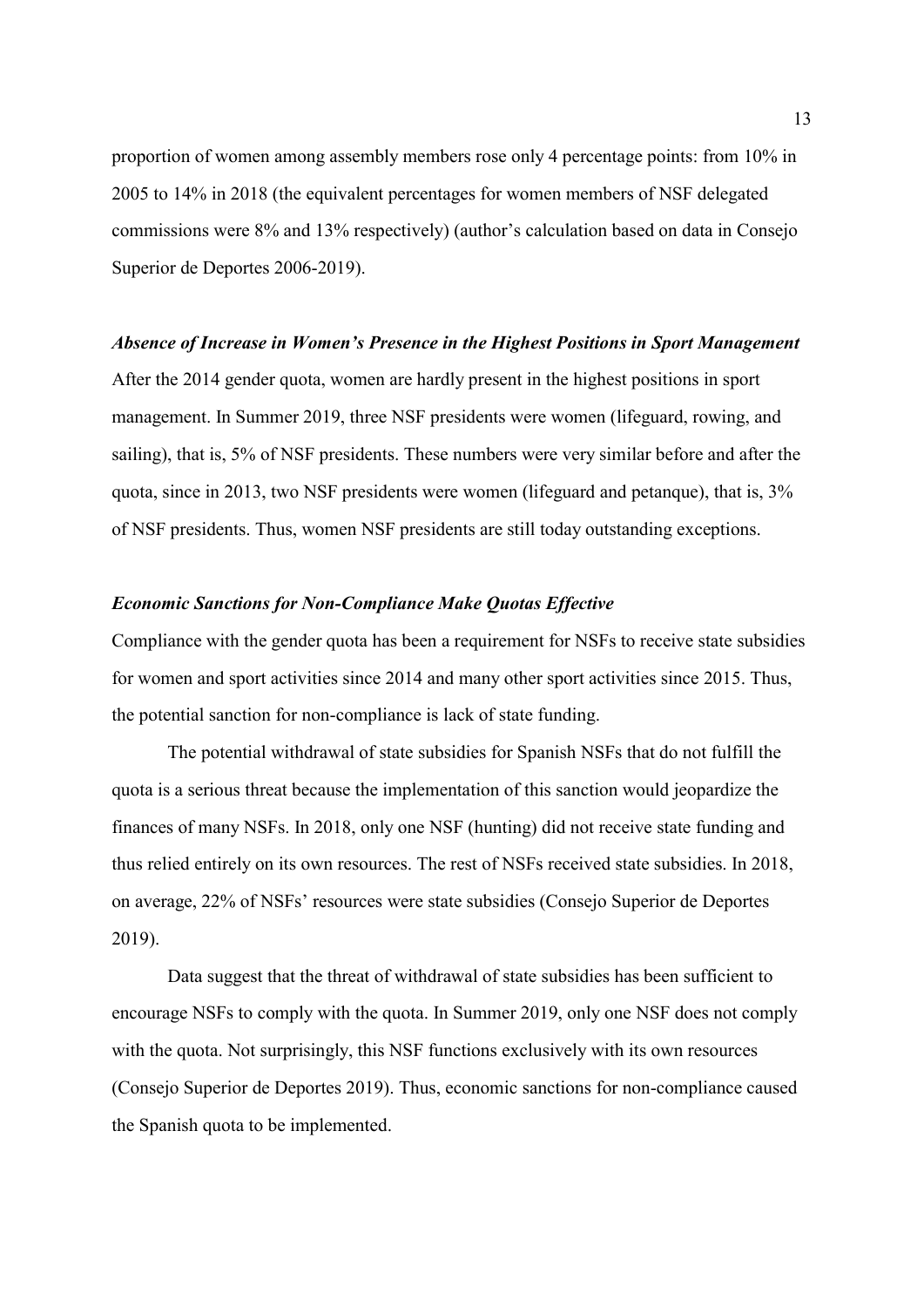#### Gender Quotas Make Gender Inequality Issues more Visible

Interviews conducted for this article asked female and male board members to identify the main challenges of sport management in their own federations. Numerical data can be obtained with qualitative interviews if the same question has been posed to all interviewees (Weiss 1994, 3-4, 50-51). More female interviewees than male interviewees (56% and 26% respectively) mentioned gender inequality issues among the key difficulties their NSFs face. Since the gender quota increased women's presence in NSF boards, the gender quota had the effect of increasing the proportion of people who conceptualize gender inequality as an important issue that sport management has to confront. Let me describe the gender issues identified as main challenges by female and male board members separately in this section, and draw insights from responses by women and men analyzed comparatively in the next section.

### Gender Inequality Identified as Main challenge by Female Board Members

A slight majority of female interviewees (56% or 24 out of 43) mentioned gender issues among the principal challenges of their NSFs. As shown in Table 1 and explained next, the gender issue mentioned most commonly in the interviews was by far (i) the weak presence of women among sport practitioners and elite athletes (cited by fourteen women interviewed). The second most prevalent gender problem was twofold: (ii) the weak presence of women among sport professionals related to NSFs other than elite athletes such as coaches, referees or board members (referred to by seven female interviewees); and (iii) the worse conditions of women's sport (in comparison with men's sport) (also noted by seven female board members). (iv) Applications for funding women and sport activities was the least frequent gender challenge (discussed by three women interviewees).

(i) With respect to the weak presence of girls and women among sport practitioners and elite athletes, female interviewees who identified this issue as a main challenge also argued that their NSFs have to foster women's sport at mass- and elite-levels. For example, regarding mass-sport, a female board member stated: '[The challenge is] to facilitate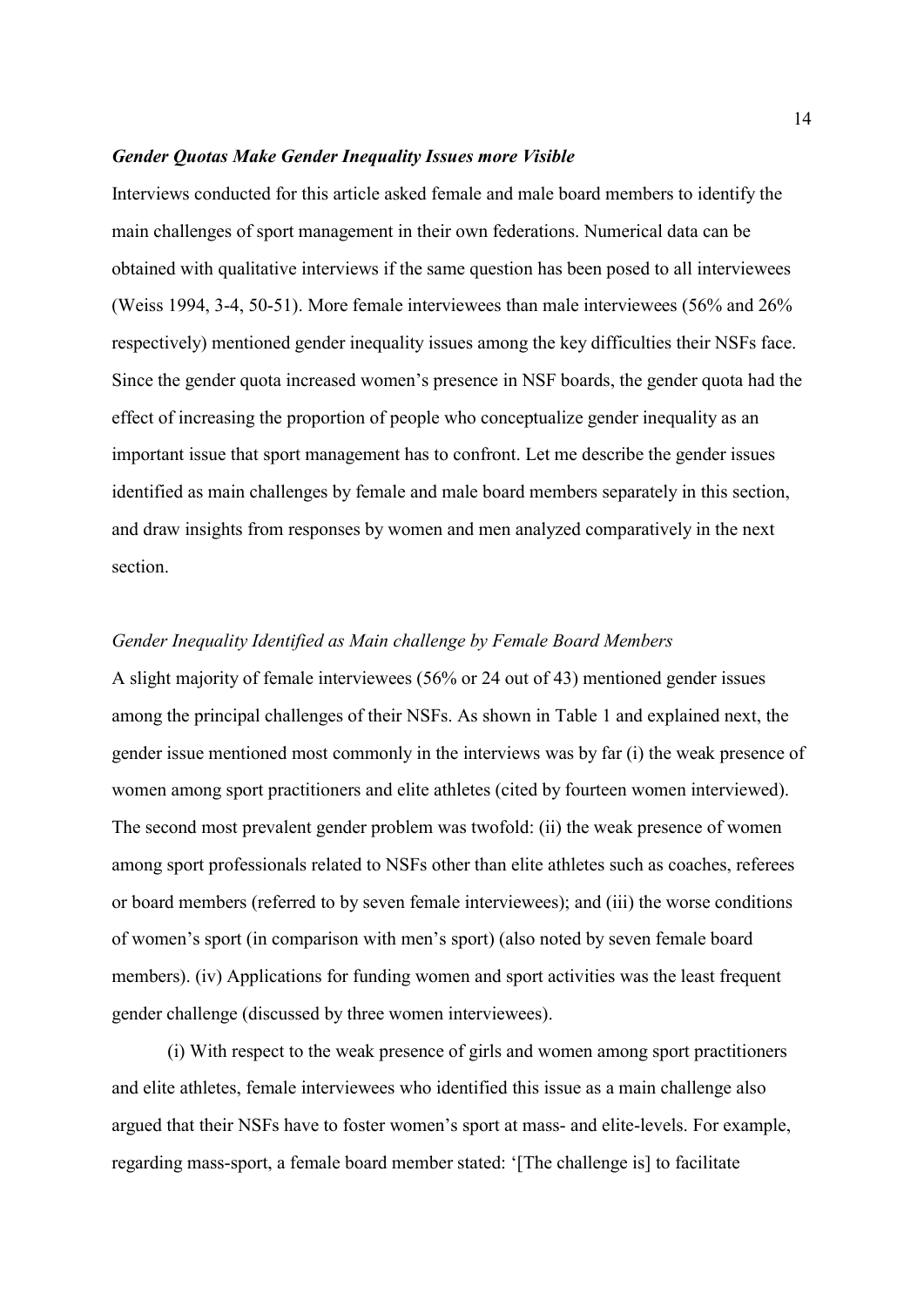women's access to our sport. It has traditionally been a very masculine sport. Only X [X being equal or under 10] percent of our licences belong to women.' (Female board member, individual non-Olympic sport).

In the interviews, some female board members pinpointed several factors that cause women's under-representation among sport practitioners and elite athletes, for example, sexist ideas about certain sports. As explained by a female board member interviewed: 'Our sport is stereotyped as a sport for brutes...Therefore, women who practice our sport are perceived as tomboys, as if they were not feminine, right? As brutes...as lesbians! These stereotypes are still deeply entrenched in our society.' (Female board member, individual Olympic sport).

Another female interviewee mentioned that women abandon elite sport earlier than men to form families: 'Men are more perseverant. This is a tough sport...And women become fed up with suffering brushes or having to get by on their own...Women want to have children, have other priorities and abandon [elite sport] much earlier than men.' (Female board member, individual non-Olympic sport).

In Spain, as in other countries, a tiny minority of sports are practiced by more women than men. A female interviewee from a NSF managing one of these sports mentioned this gender imbalance as a challenge:

We have many more female holders of federation licences than male holders. This is fantastic and we are very proud of this...But our sport is not a female sport but a male and female sport. The association between women and our sport is detrimental for us regarding men's participation in our sport. Men's involvement in our sport is a challenge for us in order to grow, right? (Female board member, team Olympic sport)

(ii) As regards the weak presence of women among sport professionals other than elite athletes such as coaches, referees and board members, female interviewees who conceptualize this topic as a principal challenge also claimed that their NSFs had to attempt to combat the aforementioned weak presence. A female board member presented her ideas about the causes of the scarcity of women among elite coaches: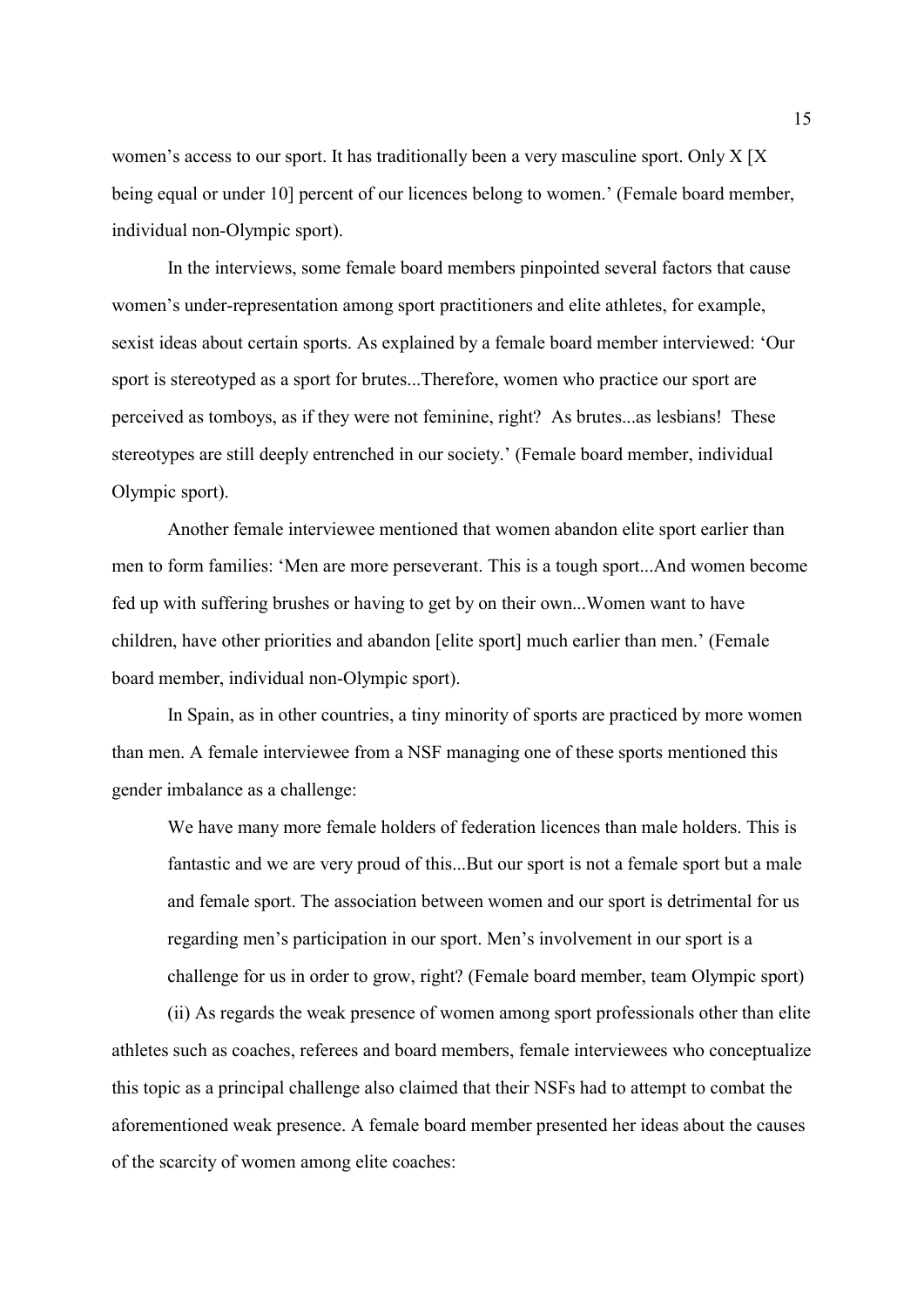Maybe we put [wrongly] the focus on female elite athletes and former elite athletes. What happens in this sport? That when you stop being an elite athlete that is the very moment when your attachment to the federation is the closest. At that moment, your greatest wish is to form a family and build a professional life un-related to sport...[Therefore] at that moment [if you want to coach]...you have to coach in the evenings...we have very few female elite coaches and recruiters. (Female board member, team Olympic sport)

The near absence of high-level referees is cited by another interviewee (herself a referee), who explained this absence partly due to the lack of role-models:

The problem is that we [women] lack role-models, I do not know, this happens even to girls. This is changing a little bit...For my daughters, it is normal to attend sport competitions to watch their mother work [as referee], but this is not the usual case. When I travel, [people say to my daughters] 'Oh! Is your mother going away?'...I have...daughters and I hope that my example [inspires them]...We live in a very sexist society. I am fortunate because at home, I am 'expelled' from home after the exhortation: 'Travel, travel, because you are opening the path to your daughters!' (Female board member, individual Olympic sport)

Another female interviewee pointed out at the under-representation of women among board members in Spanish NSFs and developed her own views about the causes of this scarcity of female board members:

If you look at NSF boards, generally speaking, these are formed by elderly people, mainly men...Regarding decision-making, women are not involved.

The president of my NSF thinks this is so because we are mothers...But if you attend a meeting, and 90% of participants are elderly men, what a bind dedicating your spare time to such a meeting! Even if you love your sport so much. You have many new ideas, and confront a seventy-year-old man dedicated to sport during the last fifty years. This man tells you [referring to your ideas]: 'No, because we have always done things another way'...I think it is a very masculine world. And if you are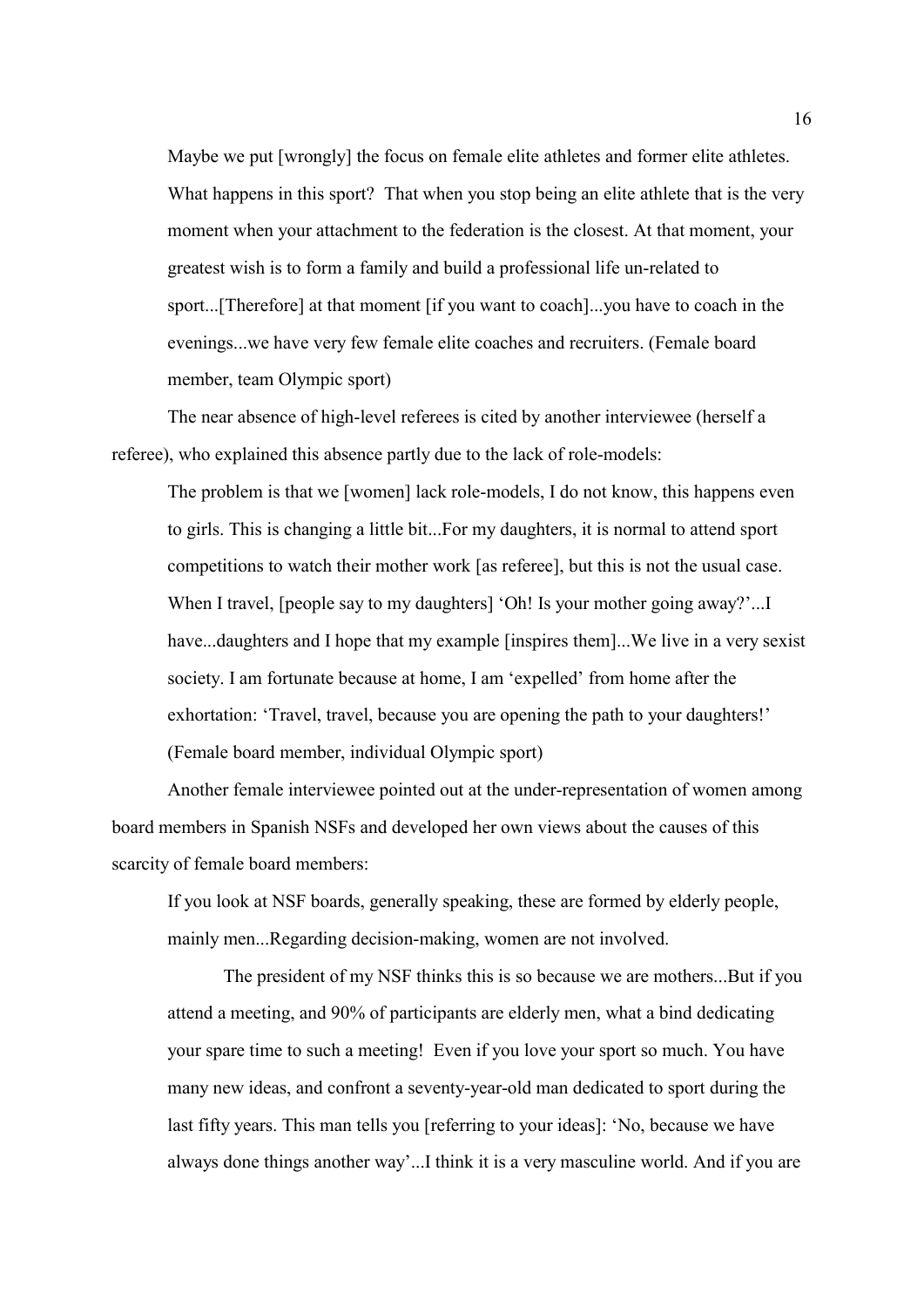not a seventy-year-old man, it is unlikely that they will take notice of you. (Female board member, individual Olympic sport)

To overcome the under-representation of women among sport professionals related to NSFs other than athletes, two female interviewees mentioned recent pilot initiatives undertaken by their NSFs. In the words of one of these women interviewed:

My NSF has created a commission...to foster women's presence in decision making, not only among board members. The aim is to place women everywhere. For example, if a national delegation is formed, it should comprise a representative of the aforementioned commission, a female referee, a female sport director, a female manager and so on. (Female board member, individual Olympic sport)

(iii) Regarding the inferior conditions for women's sport (in comparison to men's sport), this category comprises comments on girls, women and female athletes training and competing in disadvantaged circumstances. A female interviewee, herself a former elite athlete, directly made her own NSF partly responsible for the aforementioned worse conditions of women top athletes. She affirmed:

In the past, the federation...did not pay attention to female athletes' needs. The federation looked after male athletes...They were lucky, but we were not. We women were invisible. [For instance,] sport camps and competitions for women were not always organized...

From that moment on, [my NSF] has undertaken a lot of pending initiatives...equalize salaries for female and male elite athletes...I think we are now on the right track. (Female board member, team Olympic sport)

A concern raised by various female interviewees is the lower number of sport competitions for women than men organized by their NSFs, the smaller impact and visibility of women's competitions in the mass media and/or the lower quality of women's championships. For instance, a female board member explained that: '[i]n the past, in our federation...women's sport has always had less impact and visibility. The new directive team is trying to foster women's competitions...This summer, we are organizing a world women's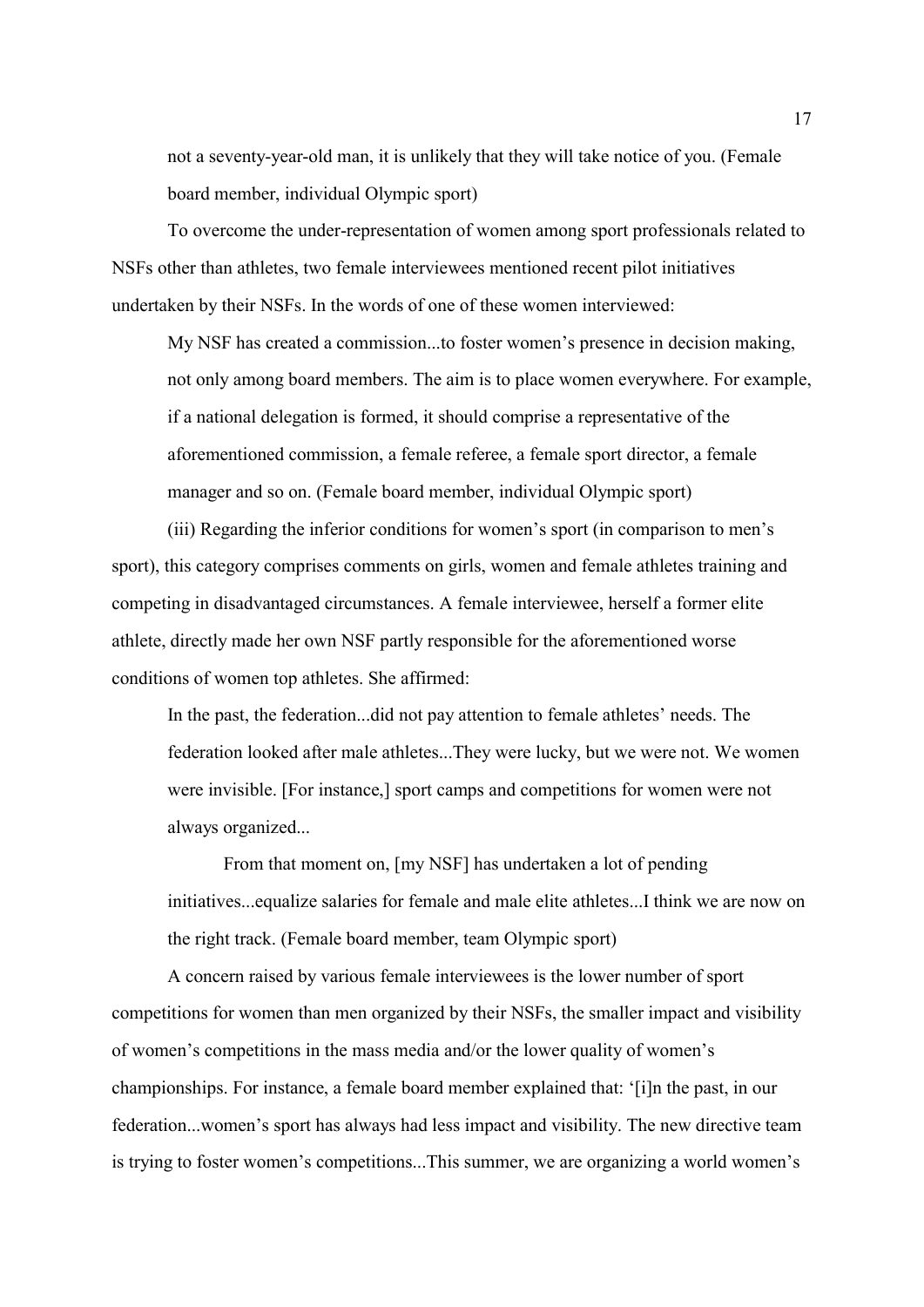championships.' (Female board member, team Olympic sport).

(iv) With regard to applications for funding for women and sport activities, it is the gender issue less often mentioned by female board members. However, some female interviewees cited this challenge. In the words of a female board member:

From that [line of funding], we have received money to pay for small activities. These consists of supporting female coaches, making sure female top athletes travel with more comfort, receive better training...[and] their competitions have more visibility in the mass media. All these are steps forward thanks to this funding. All these initiatives make us more optimistic because we are improving. (Female board member, team Olympic sport)

#### Gender inequality identified as main challenge by male board members

If a sligh majority of female interviewees mentioned gender issues among the main challenges their NSFs face, only a quarter of male interviewees did so (26% or 11 out of 43). As shown in Table 1, gender issues considered most commonly main challenges by male board members referred to: (i) conditions surrounding female sport practitioners and elite athletes (cited by five male board members). The second and third most quoted main challenges were the weak presence of women among (ii) sport practitioners and elite athletes and (iii) sport professionals other than athletes, such as coaches, referees and board members (referred by four and three men interviewed respectively. (iv) Finally, the least cited gender topic was funding for women and sport activities (mentioned by two men board members).

(i) As for conditions surrounding female sport practitioners and elite athletes, a male board member denounced gender inequality in prizes that existed in the past. In his own words: 'Women, who have always been, well, in this country, mmm, they have been paid less in prizes...Now, prizes are the same, but in the past, in some competitions, women received less money than men.' (Male board member, individual Olympic sport).

Another male interviewee criticized, in very general terms, that women sport practitioners and elite athletes are still not treated equally as men. For him, the challenge is: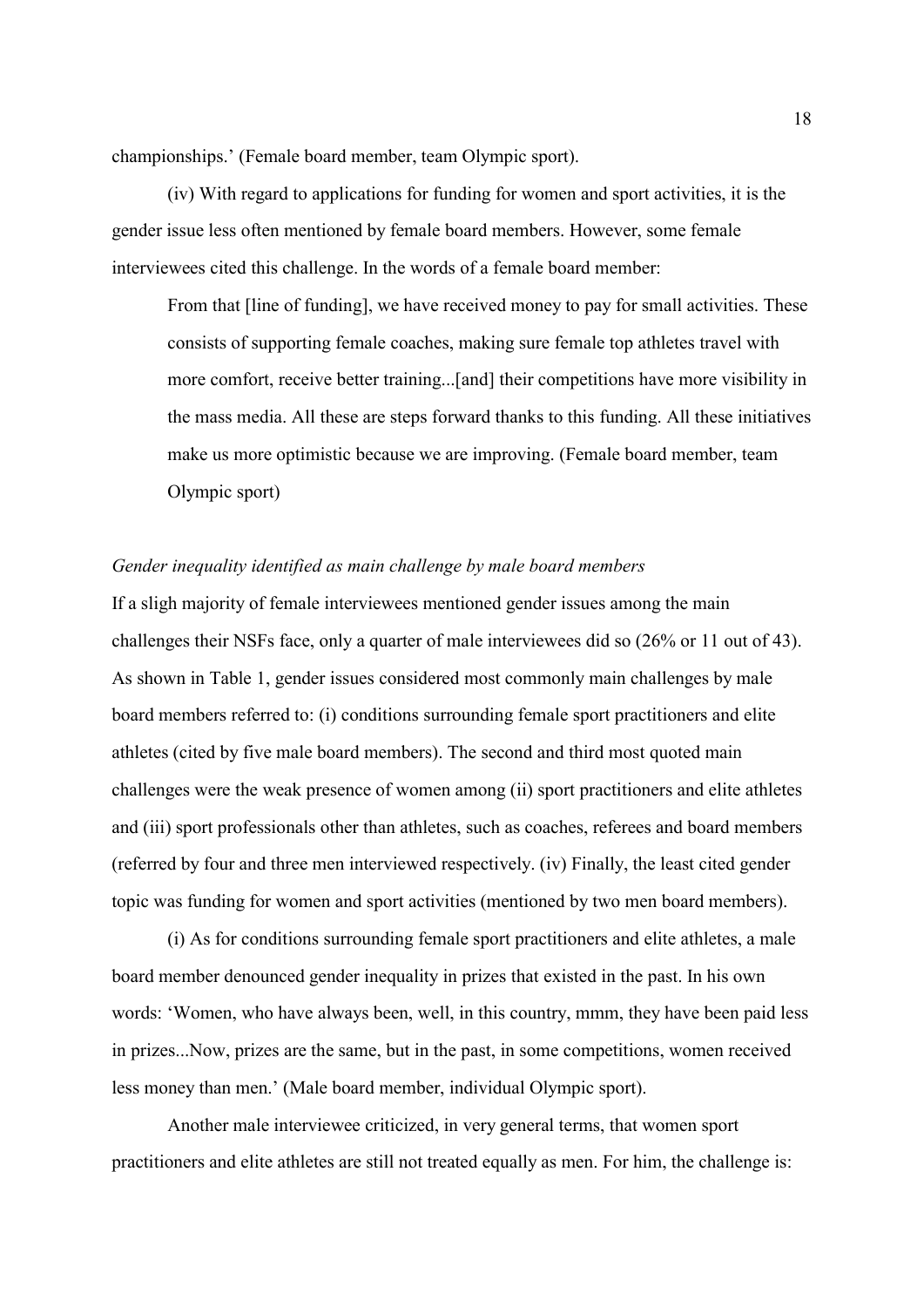'that neither men nor women feel discriminated against in sport in general and our sport in particular. This is one of the big challenges we face.' (Male board member, individual Olympic sport).

Interestingly enough, when talking about conditions surrounding women athletes, two male interviewees mentioned that in their sport, it is easier for women to participate and gain victories in international competitions. Subsequently, their federations should foster female sport. As a male board member affirmed:

Nowadays, our female athletes can obtain more victories than our male athletes. Why? Because women started to practice our sport later than men...all over the world, so there is less difference [between Spain and other countries]. Then, I always argue that we have to support more women's sport not because it is now, in quotation marks, in fashion, but because there are higher possibilities to achieve sport victories. As for male sport...Spain is clearly behind. (Male board member, individual Olympic sport)

(ii) In regard to the weak presence of women among sport practitioners and elite athletes, it was the second gender issue most cited by male interviewees. Subsequently, these interviewees think that efforts should be made to increase women's presence at the mass- and elite-level. As a male board member argued:

[Our challenge is] to increase women's participation. Probably our sport is very masculine. However, nowadays, our best performing athletes are women and we are working on this. We are reaching gender balance among the youngest practitioners. In the coming national competition of that age group, which is due tomorrow, 50% of participants are girls...

Moreover, the other day, I talked to some couches and one said: 'It seems as if only girls were now enrolled...I start worrying that only girls are now showing up in my gym!' [laughs] (Male board member, individual Olympic sport)

(iii) As concerns women sport professionals other than athletes such as coaches, referees and board members, it is the third most commonly named gender issue. It should be noted that two of the three male board members who talked about women's presence in their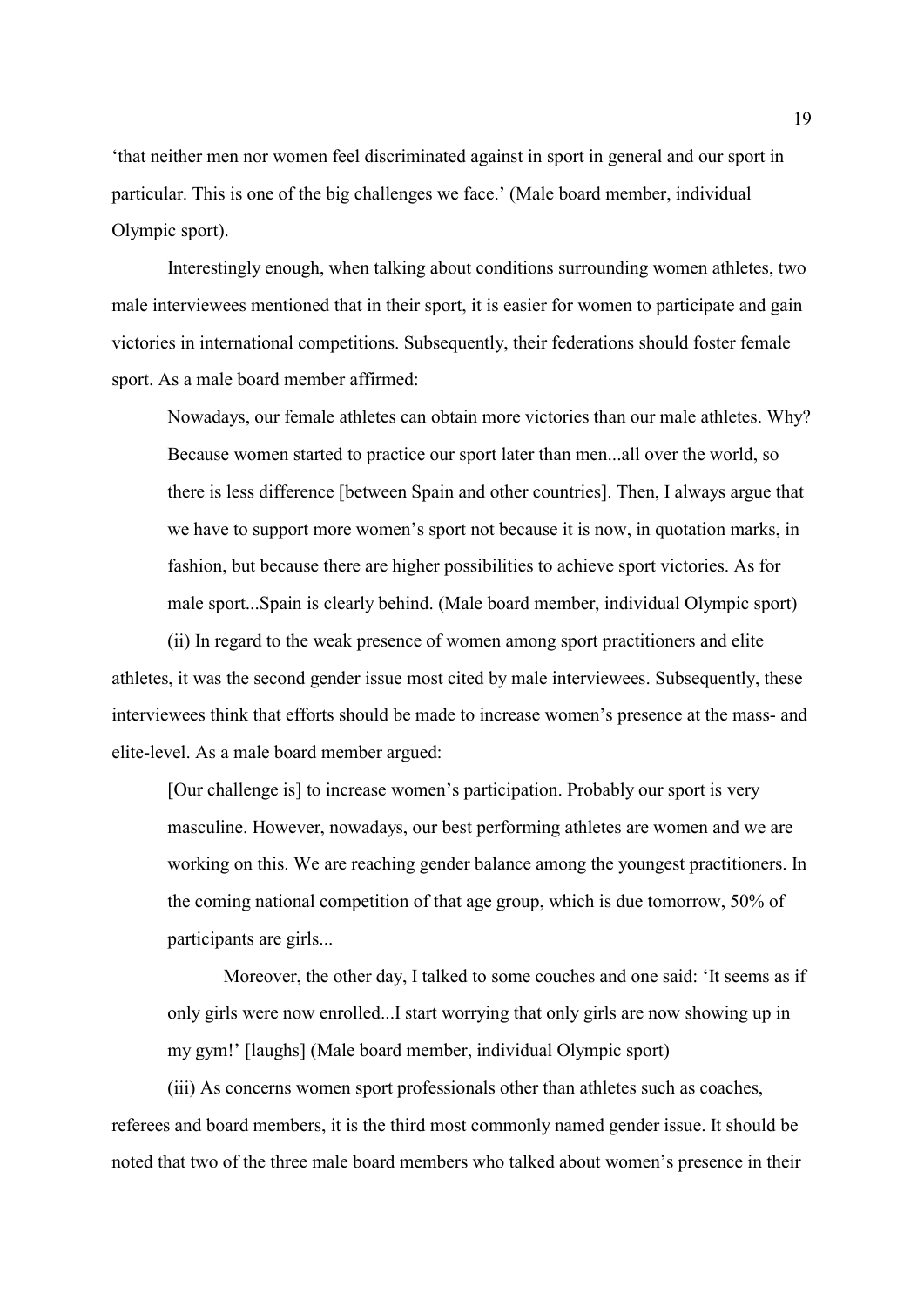NSF board firmly stated that women are not under-represented there. In the words of one of them:

Right now, we have reached parity in decision-making bodies...very responsible people, international champions. There is not much to say, we have made a group of men and women who are very good. This group functions normally. One should not think the man-woman issue over in one's mind, that's all...nothing else to say about the man-woman issue. No need to do so. (Male board member, individual non-Olympic sport).[7]

(iv) With respect to funding for women and sport activities, a male interviewee mentioned it and praised his NSF activities in this matter. In his own words: 'Our programs for women are very good, I believe, we are sort of pioneers. I realize that when I speak about it, I sound as if I am selling something! [laughs].' (Male board member, individual Olympic sport).

Another male interviewee showed his opposition to the special funding for women and sport activities: 'Right now, we [the NSF] only have two [types of]...state subsidies. One is for women and sport...personally, I believe that positive differences are as bad as negative differences. But, well, this matter is debatable.' (Male board member, team non-Olympic sport).

#### Discussion and Conclusion

In 2014, Spain adopted a gender quota for NSF boards (of at least three women or 33% of board members). The first research question of this study asked whether gender quotas increase women's presence in sport management. This question was answered in the affirmative. The Spanish gender quota in sport management had the effect of increasing the proportion of women among board members (from 12% in 2013 to 25% in 2018). As a result of the 2014 gender quota, women's descriptive representation increased in sport management.

However, the quota did not have the effect of raising women's presence at the top of sport organizations. Three percent of NSF presidents were women before the establishment of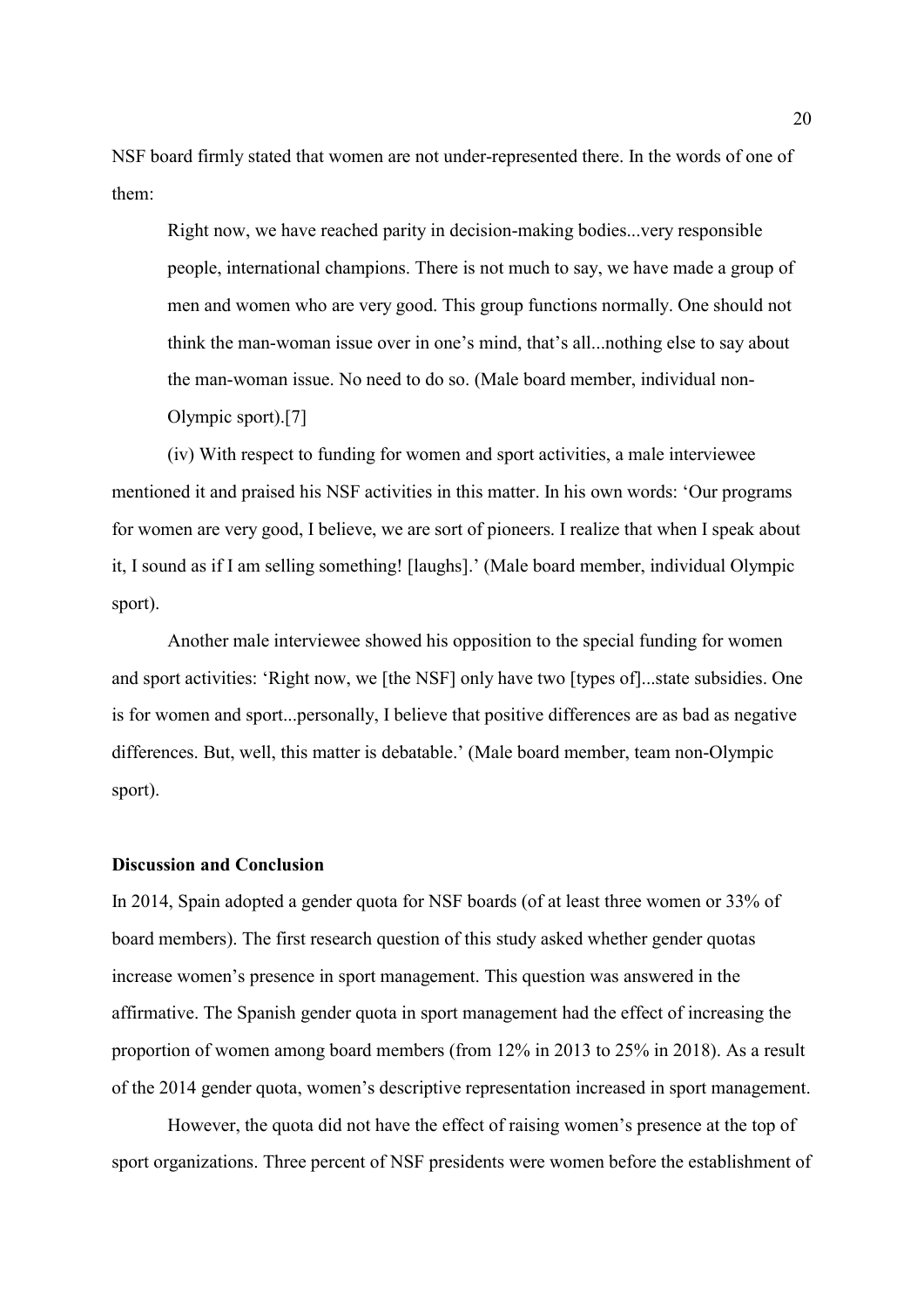the quota, and 5% of NSF presidents are women four years after. Thus, the second research question asked by this article (about whether quotas increase women's presence in the highest decision-making positions of sport management) was answered in the negative.

A sanction for non-compliance was associated with the Spanish quota: the potential threat of not receiving state funding. Thanks to this sanction, women's presence in NSF boards reached the threshold mandated by the quota. The third research question of this research asked which sanctions for non-compliance made quotas effective. At least in the Spanish case, economic sanctions proved effective. This finding suggests that economic sanctions may be useful also in other national sport contexts.

The fourth research question of this analysis asked whether quotas make gender inequality more visible. A higher proportion of female board members than male board members declared in the interviews that gender inequality constituted a major challenge their NSFs face. Since the gender quota increased women's presence in NSF boards, it increased the proportion of NSF board members who more likely conceived gender inequality as a main concern for their NSFs: women. Therefore, this study answered this research question in the affirmative. As a result of the quota, women's descriptive representation augmented in Spanish sport management. Admittedly, scholarship on quotas in sport management in Norway documents the aforementioned differences between female and male decision makers but considerably smaller than the differences found in this article (Hovden 2013). Moreover, the general sense derived from studies on quotas for politics and private companies is that these differences between male and female politicians either do not exist or exist but are minimal and not comparable at all to those revealed by this research (Hughes, Paxton, and Krook 2017, 343-44).

Not only are women board members more aware of gender inequality in sport than men board members. Differences between female and male interviewees go beyond this numerical gap, and refer to the dimensions of gender inequality that they identified as main problems. As seen in Table 1, a considerably higher proportion of female board members than male board members consider a principal obstacle for gender equality the weak presence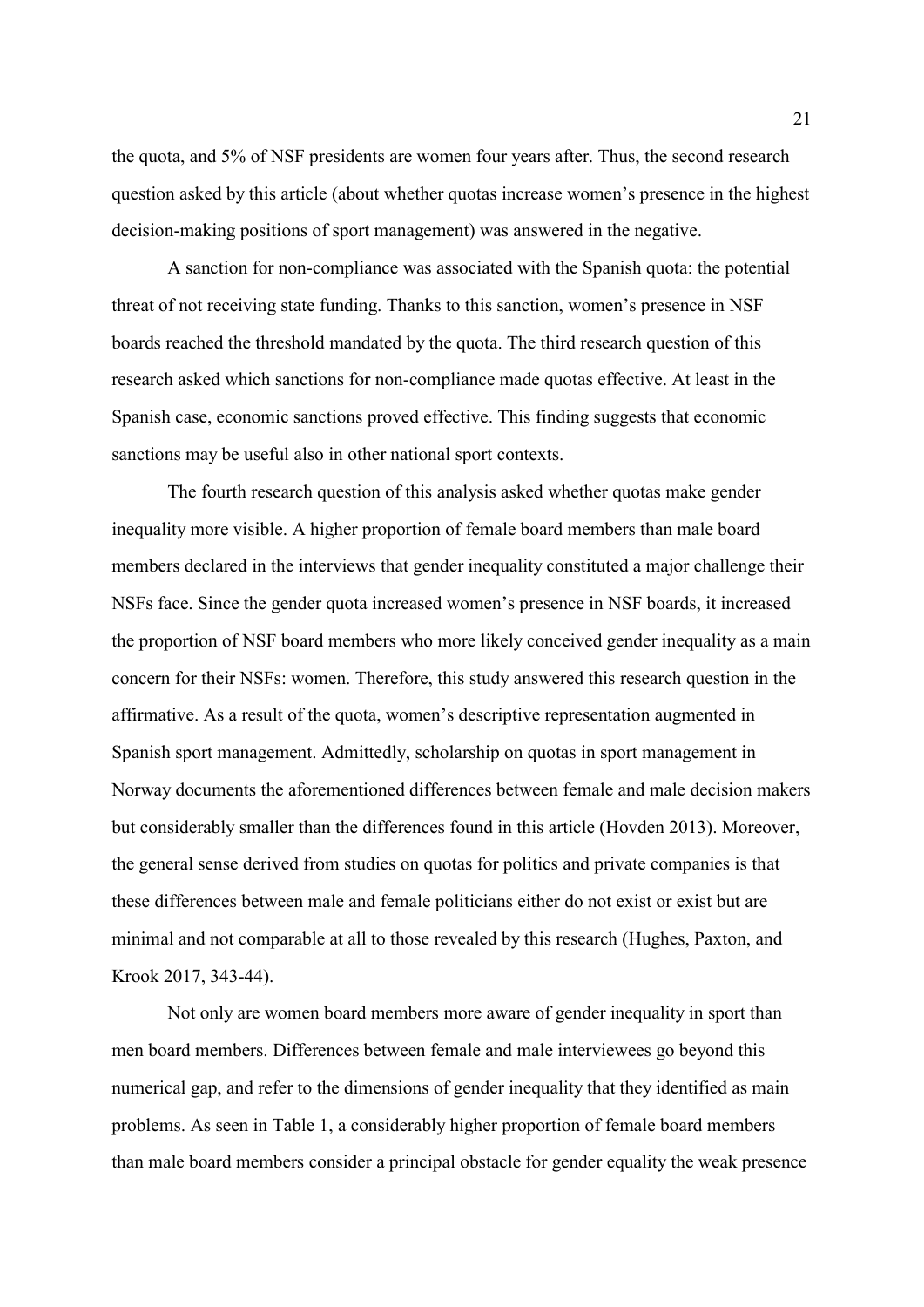of women among sport practitioners and elite athletes. Let us remember that the average of female holders of federation licences is 23% (Ministerio de Cultura y Deporte 2020, 115–2019 data). In other words, for more female than male interviewees gender inequality is pervasive and affects in a very fundamental sense the rank-and-file of their NSFs, that is, the very people their NSFs are supposed to work for: sport practitioners and elite athletes. According to more female board members (in comparison to male board members), gender inequality is not only a serious problem characterizing this or that collective employed by NSFs (for instance, referees or coaches), or this or that aspect of sport practice (such as the number of competitions or the money to fund men's and women's sport), but a harm grafted on to the very heart of their NSFs' organizational basis.

Interview data collected for this article also revealed other differences between the women and the men who conceptualized gender inequality as a main challenge for their NSFs. Female board members talked about gender inequality at more length than male board members, and provided the interviewer with more concrete examples to illustrate what they meant when discussing different manifestations of gender inequality. In contrast, male board members referred to gender inequality more briefly and in more general terms. Some male board members mentioned gender inequality as something of the past (but no longer a problem), for example, when money prizes were lower for female athletes, or affirmed that female athletes were privileged by sport authorities through the funding scheme directed to women and sport activities.

What factors are causing the differences observed in Spanish NSFs between male and female board members? Tentatively, it may be suggested that part (but only a part) of these differences are indirectly induced by public policy. Because of the existence of specific subsidies for women and sport activities, in the overwhelming majority (if not the totality) of NSFs, boards usually comprise at least a member who specializes in writing the applications for this funding. This person is a woman in charge of female sport issues in general. Because of her specialization, it is highly likely that this woman perceives gender inequality to a greater extent than the average male board member. When I asked NSF presidents permission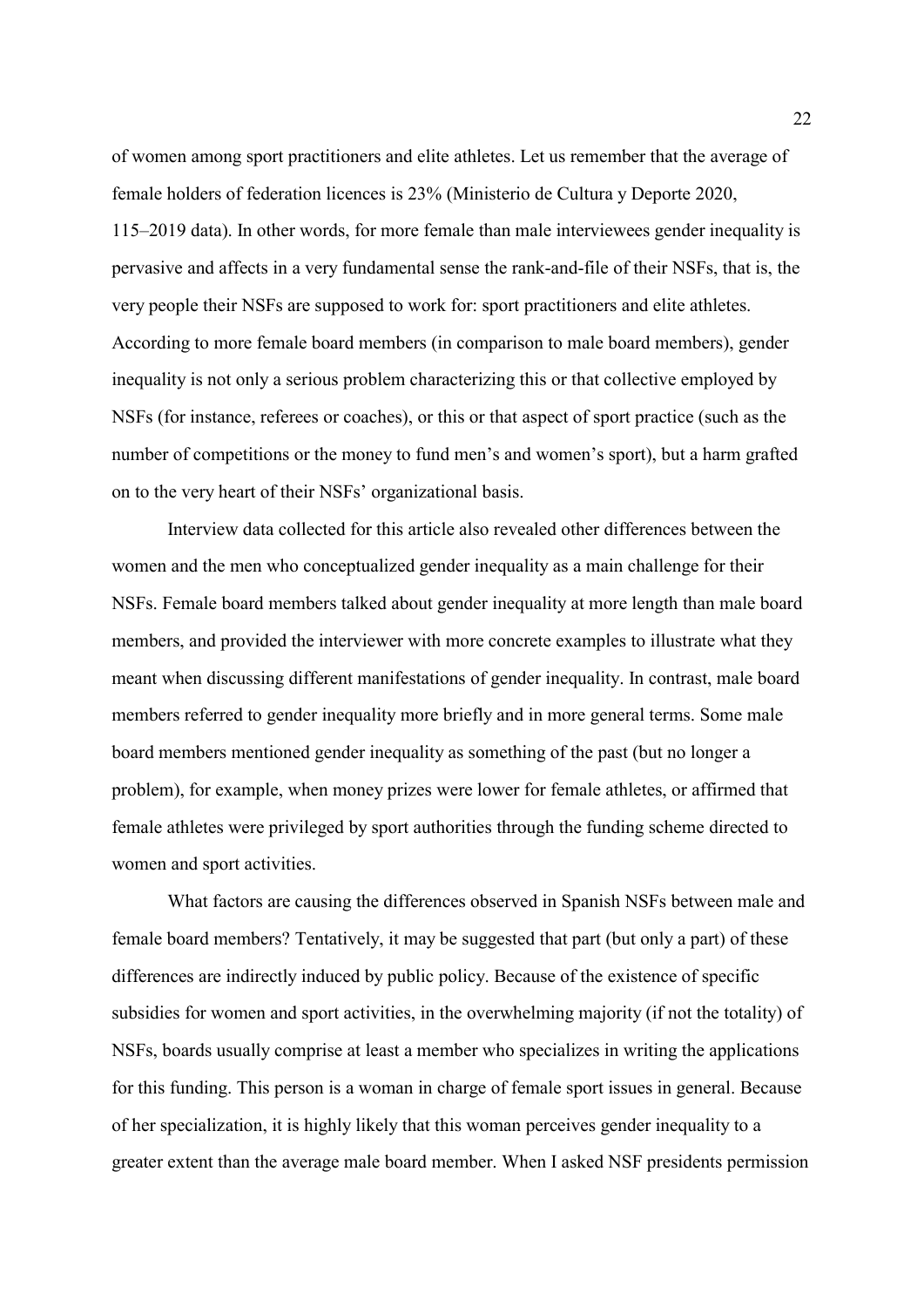to interview a man and a woman from their boards, perhaps some presidents decided that I should interview the woman in charge of women and sport. Presidents could not direct me to interview the man in charge of women and sport because such a man does not exist.

But there are strong reasons to defend that the aforementioned sharp differences between male and female board members reflect much more than public policy reverberation. In Spain, organized sport is an arena where gender imbalance is pervasive (Valiente 2019). For instance, slightly below one in four (23%) holders of federation licences are women (Ministerio de Cultura y Deporte 2020, 115–2019 data). In this regard, NSFs differ markedly from politics, where women are half of the population (and the electorate). The management of organized sport is also a very masculine arena. Possibly, many of the men interviewed for this article are accustomed to this masculine world to the point of not noticing at all that it is masculine. They have developed their careers in sport organizations relating to sport practitioners and athletes who are preponderantly boys and men, and dealing with sport professionals such as coaches and referees who are also often men. Those who were board members in previous terms used to sit at the board table almost exclusively in company of other men. When the quota was established for NSF boards in 2014, women nominated as board members were relatively (if not totally) newcomers. As new entrants, their background and previous experience in the sport world are different from those of men in charge of NSF management in the past. So are their ideas about what constitutes main challenges for their NSFs.

The conclusions drawn in this study have at least three implications for the study of the effects of gender quotas in sport management. First of all, more analysis is necessary on the different types of quotas. The Spanish quota applies to appointed positions while the Norwegian quota regulates appointed and elected positions. Perhaps the Spanish quota was implemented in nearly all NSFs rapidly because it was relatively easy for NSF presidents to appoint three women as members of their boards. Undoubtedly, a quota regulating elected positions would have been more difficult to implement because this quota affects electoral processes implicating the whole sport organization. For example, as stated above, the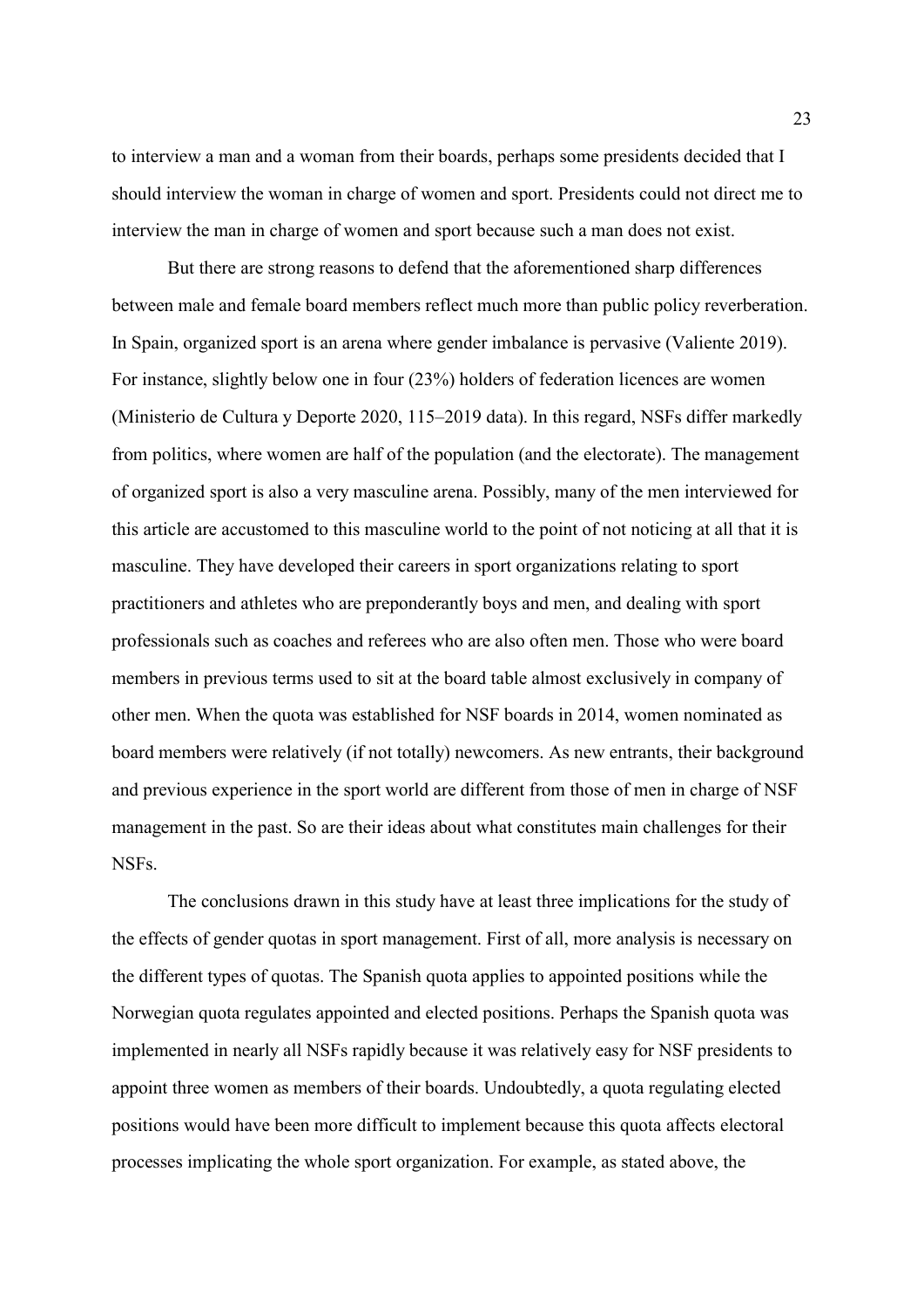assembly is the main governing body of a NSF. The assembly is composed of presidents of regional sport federations and representatives (elected every four years) of athletes, clubs and sport professionals other than athletes such as coaches and referees. A quota for elected positions in NSFs would necessarily imply the implementation of the quota in each group which elects representatives to the Assembly. This is definitely more challenging than the quota that exists now in NSFs consisting of the nomination by NSF presidents of three women (or 33%) of members of her/his team (the board).

Secondly, in the Spanish case, an economic sanction for non-compliance was established for implementation of quotas: the threat of withdrawal of state funding to NSFs. In fact, the Spanish sport quota even suggests that economic incentives (for example, subsidies) may be a good tool to foster gender equality within organizations. More research is needed on the matter (sanctions but also incentives), since the literature is clearly focused on the study of sanctions (and prescriptive of punitive sanctions such as forced dissolution of the offending party, which are 'unrealistic' in the case of sport management–Sisjord, Fasting, and Sand 2017, 516).

Finally, gender quotas are the same instrument applied to three different arenas: politics, private companies, and organizations in society such as sport organizations. The marked differences found in this article between female and male board members in Spanish NSFs suggest that quotas in politics, corporate boards and sport organizations may have different consequences. One can hypothesize that this is so because the three arenas are very different. For example, politicians are exposed to the scrutiny of mass media to a considerably higher extent than sport managers. Subsequently, politicians are subjected to more pressures to be accountable to their constituencies, half of which are formed by women. In a nutshell, it is time to study quotas in sport management, political decision making and corporate boards comparatively.

#### Disclosure statement

No potential conflict of interest was reported by the author.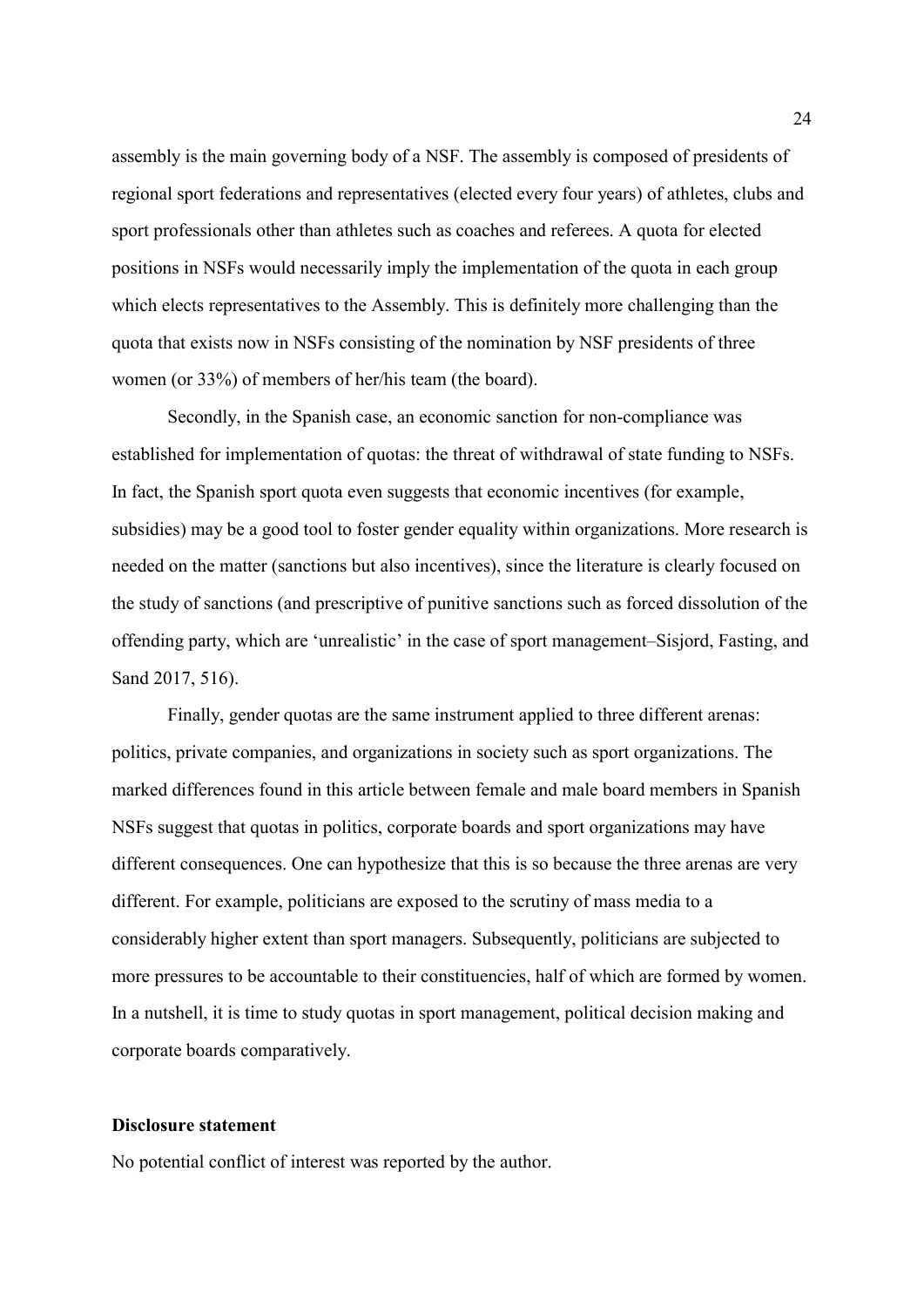#### Acknowledgments

For invaluable comments on earlier versions, I owe thanks to Rosemary Barberet, Mara Bustelo, Xavier Coller, Marsela Dauti, Juan Fernández, Roberto Garvía, Carmen González, Rodolfo Gutiérrez, Esther Ruiz and anonymous reviewers. This article is dedicated to my son Daniel, the joy and inspiration of my life.

#### **Notes**

1. The Sydney Scoreboard is a web-based tool tracking women's presence in management of national sport organizations in 45 countries from the five continents (Adriaanse 2015, 149).

2. No research of which I am aware examines the effects of quotas on sport management in Costa Rica and France, which are the other two countries with this type of quotas (apart from Norway and Spain).

3. Additionally, Olympic sport is managed by the Spanish Olympic Committee.

4. In this article, all translations from Spanish to English are done by the author.

5. Because of my own errors, I failed to digitally-record four interviews. Since I soon realized that I had not recorded these interviews, I reconstructed them on paper with the help of my notes and my memory the same day of the interview or very soon afterwards.

6. The main governing organ of a NSF is the assembly. It is composed of presidents of regional sport federations and representatives (elected every four years) of athletes, clubs and sport professionals other than athletes such as coaches and referees. The assembly approves the annual budget and its implementation and the annual calendar of sport competitions. The assembly elects the president. Between meetings of the assembly, a 'delegated commission' (comisión delegada) is in operation.

7. According to publicly available data, this NSF has not reached parity in decisionmaking bodies. However, this should not invalidate the importance of this quotation. The purpose of the interviews was to know what were the main challenges identified by board members. Verifying whether these challenges correspond to real facts or not was not the purpose of the interviews.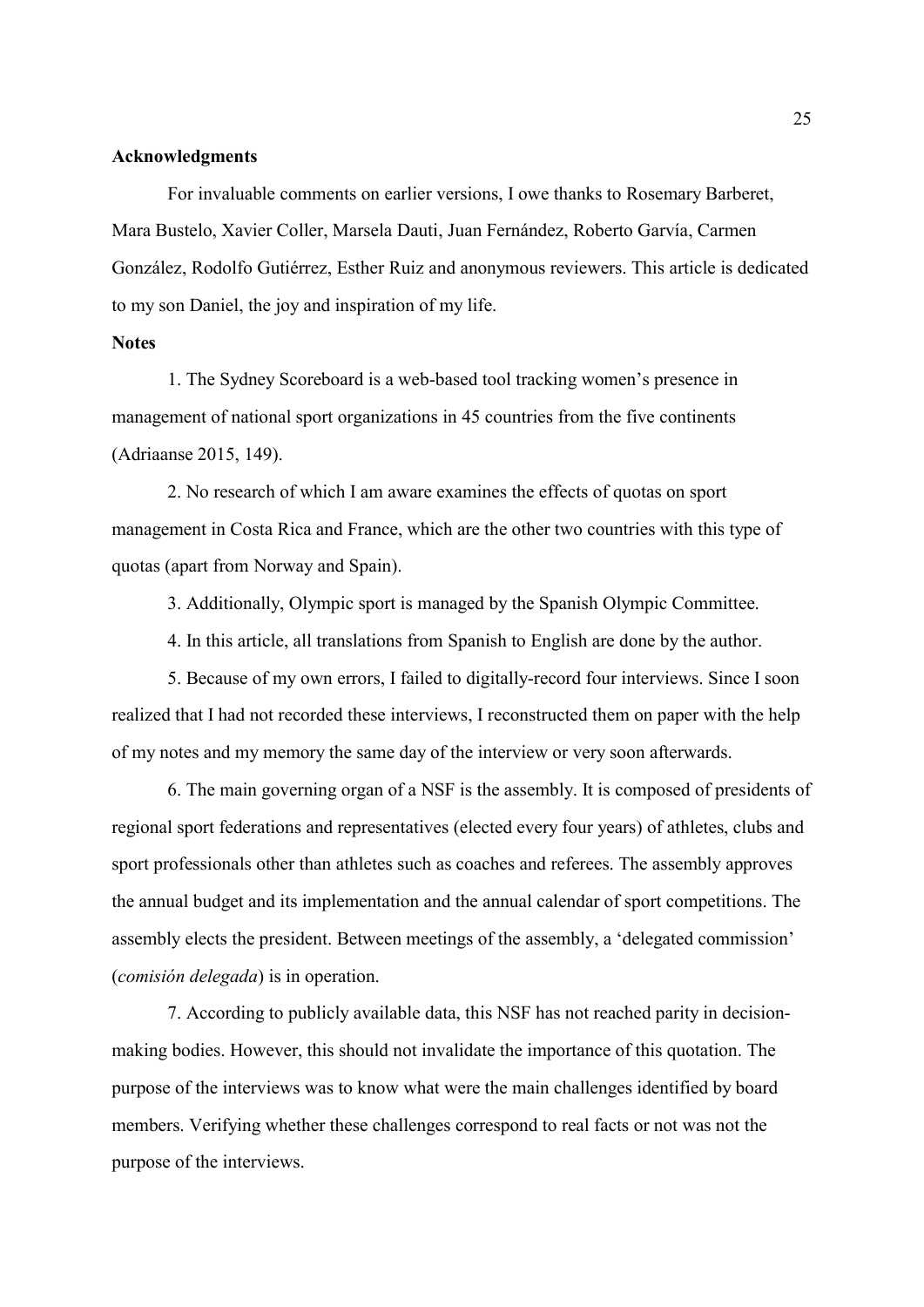# Tables

# Table 1

# Gender inequality issues seen as main challenges by board members

|                                                                                                                  | Female board members | Male board members |
|------------------------------------------------------------------------------------------------------------------|----------------------|--------------------|
| Weak presence of women<br>among sport practitioners<br>and elite athletes                                        | 14                   | 4                  |
| Weak presence of women<br>among sport professionals<br>other than athletes (coaches,<br>referees, board members) | 7                    | 3                  |
| Bad conditions of female<br>sport practitioners and elite<br>athletes                                            | 7                    |                    |
| Applications for funding<br>women and sport activities                                                           | 3                    | 2                  |
| Total                                                                                                            | 31                   | 14                 |

Note. Source: interviews conducted for this article. An interviewee could mention more than one gender inequality issue.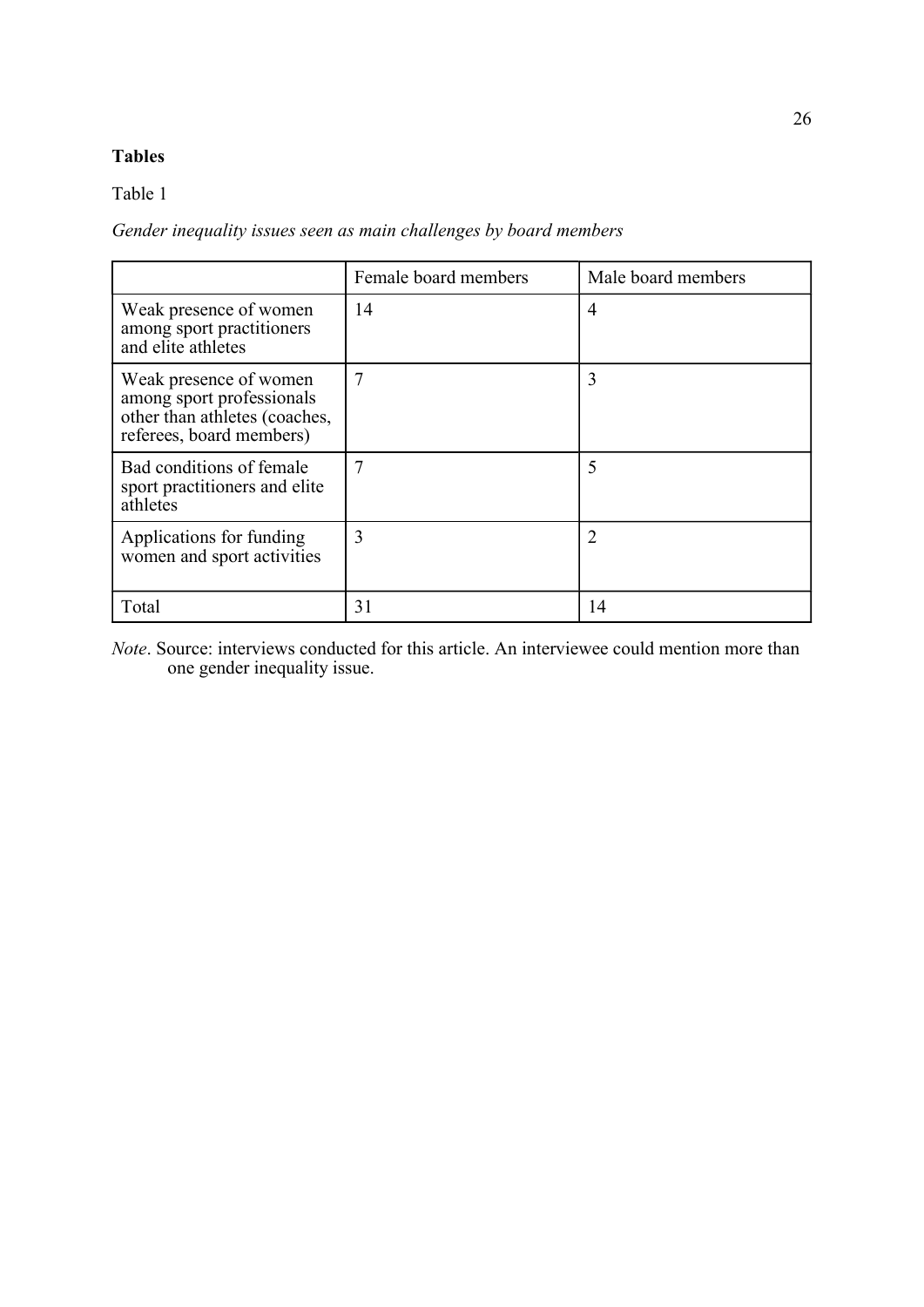#### References

- Adriaanse, Johanna A. 2013. "The Role of Men in Advancing Gender Equality in Sport Governance." In Gender and Sport: Changes and Challenges, edited by Gertrud Pfister and Mari K. Sisjord, 50-70. Münster: Waxmann.
- Adriaanse, Johanna A. 2015. "Gender Diversity in the Governance of Sport Associations: The Sydney Scoreboard Global Index of Participation." Journal of Business Ethics 137 (1): 149-60. doi: 10.1007/s10551-015-2550-3.
- Adriaanse, Johanna A. 2017. "Quotas to Accelerate Gender Equity in Sport Leadership: Do They Work?" In Women in Sport Leadership: Research and Practice for Change, edited by Laura J. Burton and Sarah Leberman, 83-97. Abingdon: Routledge.
- Adriaanse, Johanna A., and Toni Schofield. 2014. "The Impact of Gender Quotas on Gender Equality in Sport Governance." Journal of Sport Management 28 (5): 485-97. doi: 10.1123/jsm.2013-0108.
- Burton, Laura J., and Sarah Leberman, eds. 2017. Women in Sport Leadership: Research and Practice for Change. Abingdon: Routledge.
- Caprais, Annabelle, Fabien Sabatier, and Stéphanie Rubi. 2020. "Electoral Competition and Gender Quotas: Dearth of Female Applicants or Structural Resistance?" International Journal of Sport Policy and Politics. Advance online publication. doi: 10.1080/19406940.2020.1782966

Consejo Superior de Deportes. 2006-2019. Annual reports 2005-2018. http://www.csd.gob.es

- Evans, Adam E., and Gertrud U. Pfister. 2020. "Women in Sport Leadership: A Systematic Narrative Review." International Review for the Sociology of Sport. Advance online publication. doi: 10.1177/1012690220911842.
- Fasting, Kari, and Mari K. Sisjord. 2019. "Norway: Gender, Governance and the Impact of Quota Regulations." In Gender Diversity in European Sport Governance, edited by Agnes Elling, Jorid Hovden and Annelies Knoppers, 131-40. Abingdon: Routledge.
- Hovden, Jorid. 2000. "'Heavyweight' Men and Younger Women? The Gendering of Selection Processes in Norwegian Sport Organizations." NORA: Nordic Journal of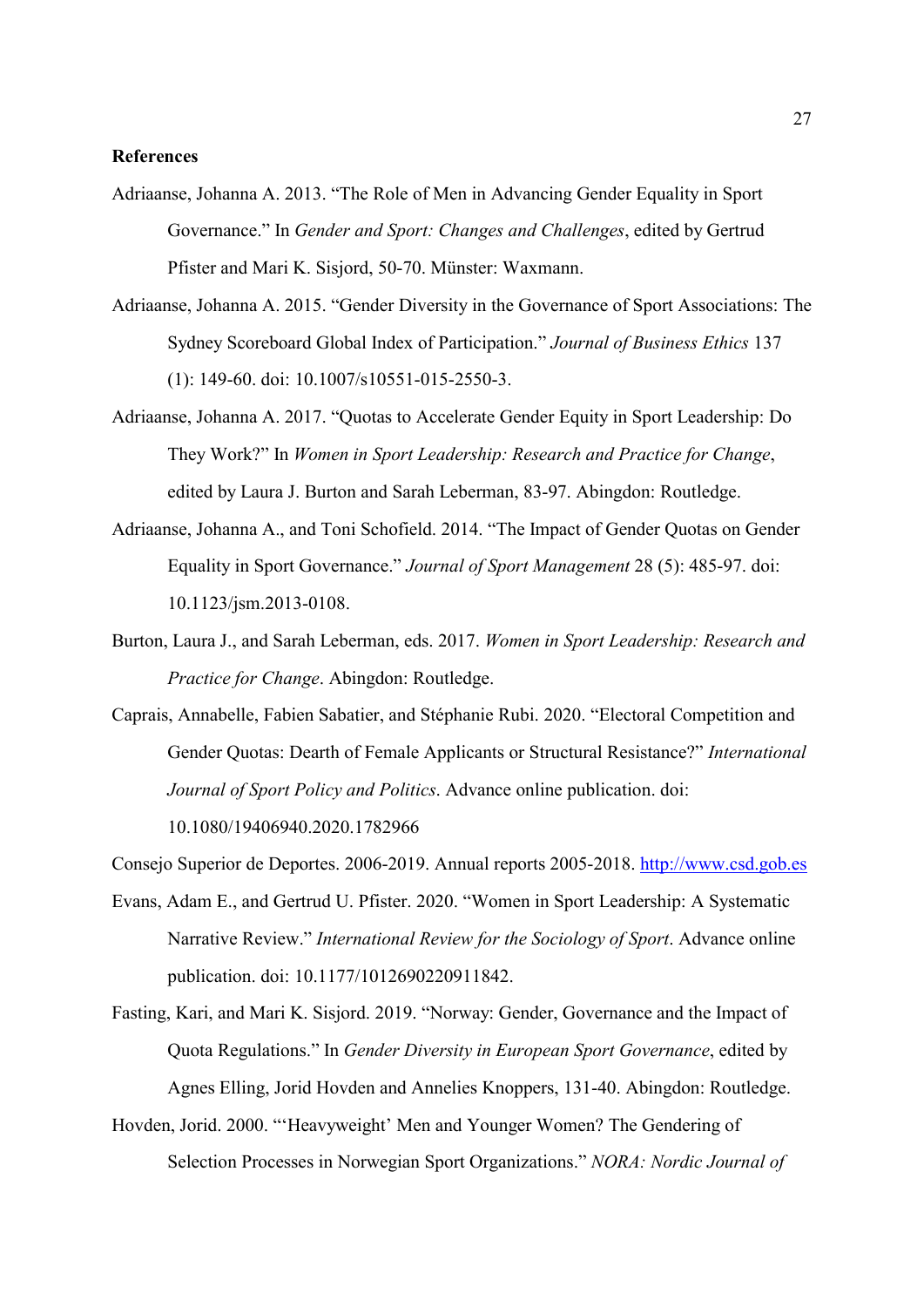Feminist and Gender Research 8 (1): 17-32. doi: 10.1080/080387400408035.

- Hovden, Jorid. 2006. "The Gender Order as a Policy Issue in Sport: A Study of Norwegian Sport Organizations." NORA: Nordic Journal of Feminist and Gender Research 14 (1): 41-53. doi: 10.1080/08038740600727127.
- Hovden, Jorid. 2010. "Female Top Leaders-Prisoners of Gender? The Gendering of Leadership Discourses in Norwegian Sports Organizations." International Journal of Sport Policy and Politics 2 (2): 189-203. doi: 10.1080/19406940.2010.488065.
- Hovden, Jorid. 2012. "Discourses and Strategies for the Inclusion of Women in Sport–The Case of Norway." Sport in Society 15 (3): 287-301. doi: 10.1080/17430437.2012.653201.
- Hovden, Jorid. 2013. "Women as Agents of Change in Male Dominated Sports Cultures." In Gender and Sport: Changes and Challenges, edited by Gertrud Pfister and Mari K. Sisjord, 33-49. Münster: Waxmann.
- Hovden, Jorid. 2015. "The 'Fast Track' as a Future Strategy for Achieving Gender Equality and Democracy in Sport Organizations." In Ethics and Governance in Sport: The Future of Sport Imagined, edited by Yves Vanden Auweele, Elaine Cook and Jim Parry, 35-42. London: Routledge.
- Hovden, Jorid, Agnes Elling, and Annelies Knoppers. 2019. "Meta-Analyses: Policies and Strategies." In Gender Diversity in European Sport Governance, edited by Agnes Elling, Jorid Hovden and Annelies Knoppers, 192-204. Abingdon: Routledge.
- Hughes, Melanie M., Pamela Paxton, Amanda B. Clayton, and Pär Zetterberg. 2019. "Global Gender Quota Adoption, Implementation, and Reform." Comparative Politics 51 (2): 219-38. doi: 10.5129/001041519X15647434969795.
- Hughes, Melanie M., Pamela Paxton, and Mona L. Krook. 2017. "Gender Quotas for Legislatures and Corporate Boards." Annual Review of Sociology 43: 331-52. doi: 10.1146/annurev-soc-060116-053324.
- Lépinard, Eléonore. 2016. "From Breaking the Rule to Making the Rules: The Adoption, Entrenchment, and Diffusion of Gender Quotas in France." Politics, Groups, and